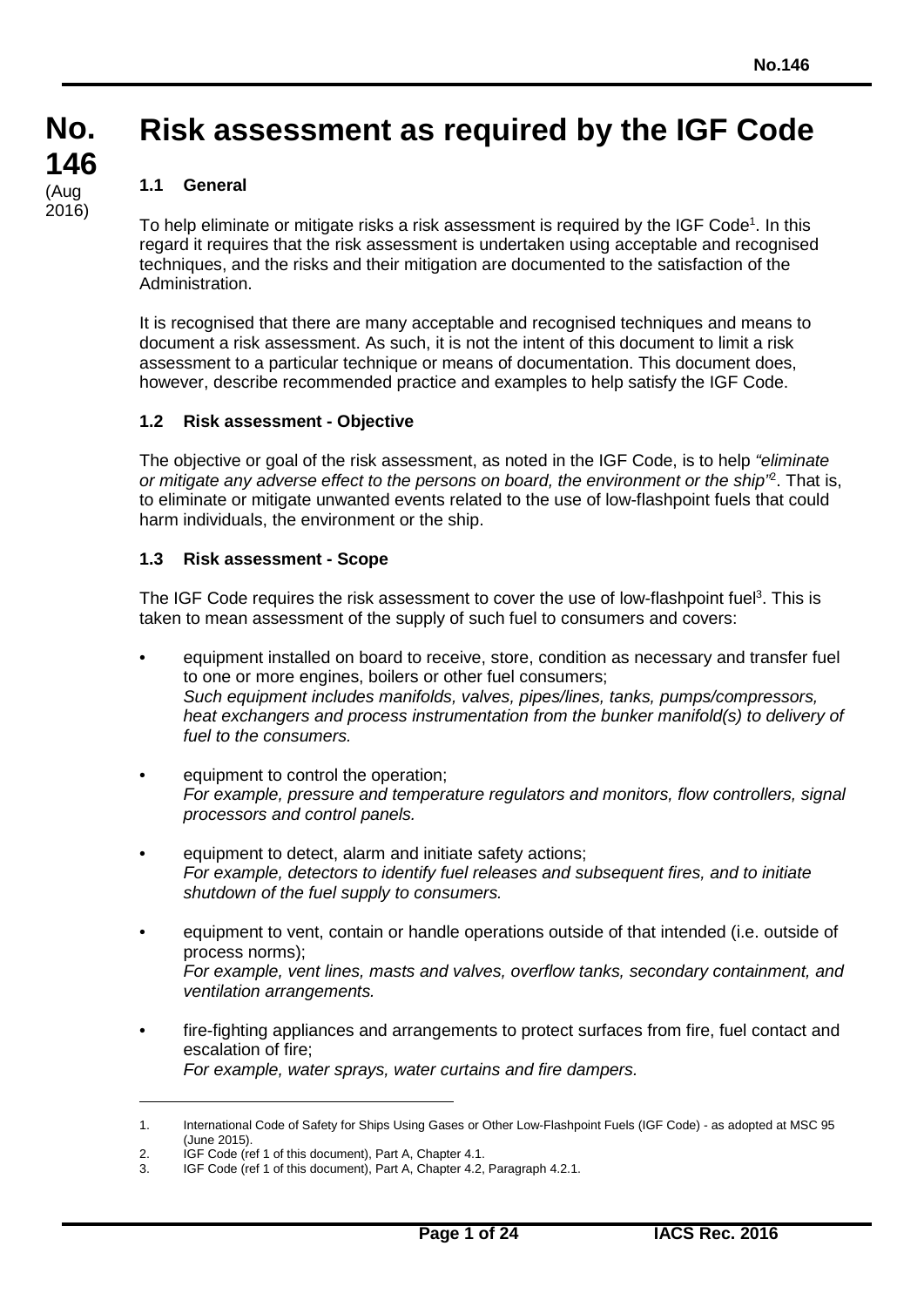- equipment to purge and inert fuel lines; *For example, equipment to store and supply nitrogen for the purposes of purging/inerting bunker lines, and equipment used for the safe transfer/disposal of fuel.*
- structures and constructions to house equipment: *For example, fuel storage hold spaces, tank connection spaces and fuel preparation rooms.*

In agreement with stakeholders (e.g. the Administration) the scope can exclude items that have been previously subjected to a risk assessment, provided there are no changes to 'context of use' and mitigation measures taken as a result of previous risk assessment are to be included. This can help reduce assessment time and effort.

The term 'context of use' (used above) refers to differences, such as differences in design or arrangement, installed location, mode of operation, use of surrounding spaces, and the number and type of persons exposed. For example, if an item is located on a cargo ship ondeck, it is a change to the 'context of use' if the same item is then installed below deck on a passenger ship. In addressing 'context of use' it is important to recognise that these 'differences' can significantly decrease or increase risk resulting in the need for fewer, more, changed or alternative means to eliminate or mitigate the risks.

**With regards to liquefied natural gas (LNG), the IGF Code states that risk assessment "need only be conducted where explicitly required by paragraphs 5.10.5, 5.12.3, 6.4.1.1, 6.4.15.4.7.2, 8.3.1.1, 13.4.1, 13.7 and 15.8.1.10 as well as by paragraphs 4.4 and 6.8 of the annex". Hence, the IGF Code allows the scope of the risk assessment to be limited to these paragraphs. It is important to note that there are differences of opinion on the scope of risk assessment required by these paragraphs. Therefore, the views of stakeholders and approval by the Administration should be sought when finalising the scope of the risk assessment.**

The risk assessment includes consideration of bunkering equipment installed on board but does not cover the bunkering operation of: ship arrival, approach and mooring, preparation, testing and connection, fuel transfer, and completion and disconnection. Bunkering of fuel is the subject of separate assessment as per ISO/TC18683 and reference should be made to appropriate and specific guidance.

The IGF Code requires that consideration is given to physical layout, operation and maintenance. Typically, the risks associated with maintenance are controlled by job specific risk assessments before the activity is undertaken. Therefore, consideration of maintenance is taken to mean high-level consideration of design and arrangements to facilitate a safe and appropriate working environment. This requires consideration of, for example, equipment isolation, ventilation of spaces, emergency evacuation, heating and lighting, and access to equipment. The purpose of this is to minimise the likelihood of unwanted events resulting in harm during maintenance. In addition, the purpose is to minimise the likelihood of unwanted events after maintenance, as a result of deficient work where a contributory cause was 'a poor working environment'.

The assessment should also appreciate potential systems integration issues such as equipment control and connection compatibility. This is particularly important where a number of stakeholders are involved in separate elements of design, supply, construction and installation.

<sup>4.</sup> IGF Code (ref 1 of this document), Part A-1, Chapter 4.2, Paragraph 4.2.2.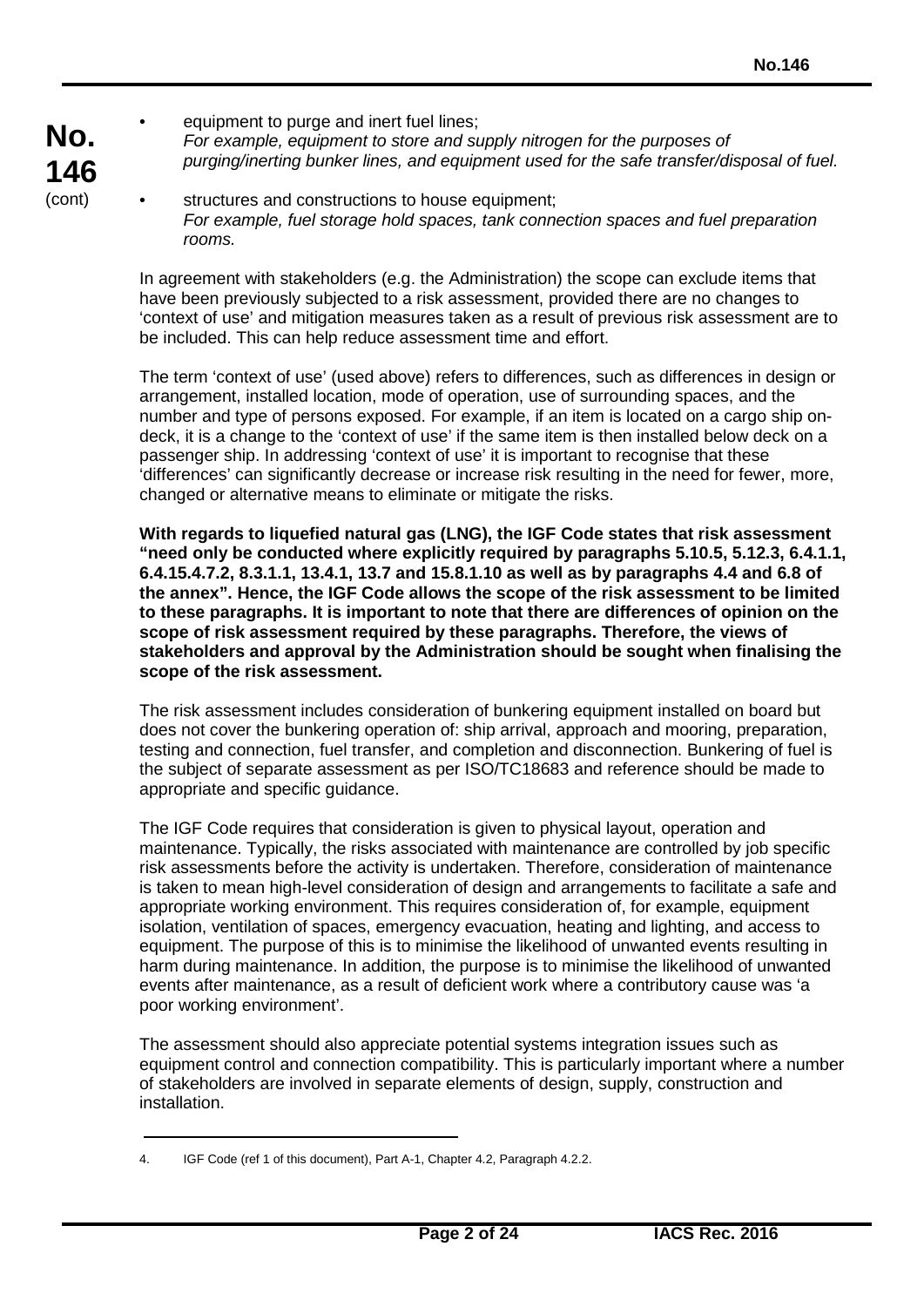Occupational risks can be excluded from the risk assessment. They are an important safety consideration and are expected to be covered by the safety management system of the ship.

The scope should obviously cover the design and arrangement as installed on board. Therefore, where the risk assessment is undertaken prior to finalising the design, it may require revision to ensure that the risks remain 'mitigated as necessary'.

The IGF Code makes no reference to periodic update of the risk assessment. This should be undertaken where changes to the design/arrangement and/or its operation have been made, and in response to changes in performance of equipment and controls. This helps ensure the risks are 'mitigated as necessary' through-out the life of the fuel system.

The final scope of the risk assessment should be agreed with appropriate stakeholders (e.g. the Administration) and guided by applicable classification rules and the IGF Code.

### **1.4 Risk assessment - Approach**

IMO has published guidance on formal safety assessment (FSA) and this provides useful information on risk assessment approaches and criteria<sup>5</sup>. The purpose of the guidance is to help evaluate new regulations on maritime safety and protection of the environment. In this regard, assessment is focused on risk quantification and cost benefit analysis to inform decision-making. As such, it is a useful reference to IMO's views on risk assessment and criteria. However, the IGF Code does not require a quantitative measure of risk to people, the environment or assets from the use of fuel. The risk assessment is simply required to provide information to help determine if further measures are needed to 'eliminate' risks or to ensure they are 'mitigated as necessary'. Therefore, a qualitative or semi-quantitative approach to the risk assessment is appropriate (i.e. Qualitative Risk Assessment, QualRA<sup>6</sup>). That is not to say that a fully quantitative approach is inappropriate or that circumstances might not favour its use (i.e. Quantitative Risk Assessment, QRA). What is important is that the risk assessment is of sufficient depth to help demonstrate that risks have been 'eliminated' or 'mitigated as necessary'.

As a minimum, the risk assessment should detail:

- A. how the low-flashpoint fuel could potentially cause harm Hazard identification; *That is, systematic identification of unwanted events that could result in, for example, major injuries or fatality, damage to the environment, and/or loss of structural strength or integrity of the ship.*
- B. the potential severity of harm Consequence analysis; *That is, the potential severity of harm (i.e. consequences) expressed in terms of, for example, major injuries, single and multiple fatalities, adverse environmental impact, and structural/ship damage sufficient to compromise safe operations.*
- C. the likelihood of harm Likelihood analysis; *That is, the probability or frequency with which harm might occur.*
- D. a measure of risk Risk analysis; *That is, a combination of consequence (B) and likelihood (C).*

<sup>5.</sup> Revised Guidelines for formal safety assessment for use in the IMO rule-making process. MSC-MEPC.2/Circ.12, 8th July 2013.

<sup>6.</sup> Where some form of quantification occurs, then the approach is semi-quantitative. However, such approaches are often referred to as qualitative and this term is used throughout this document.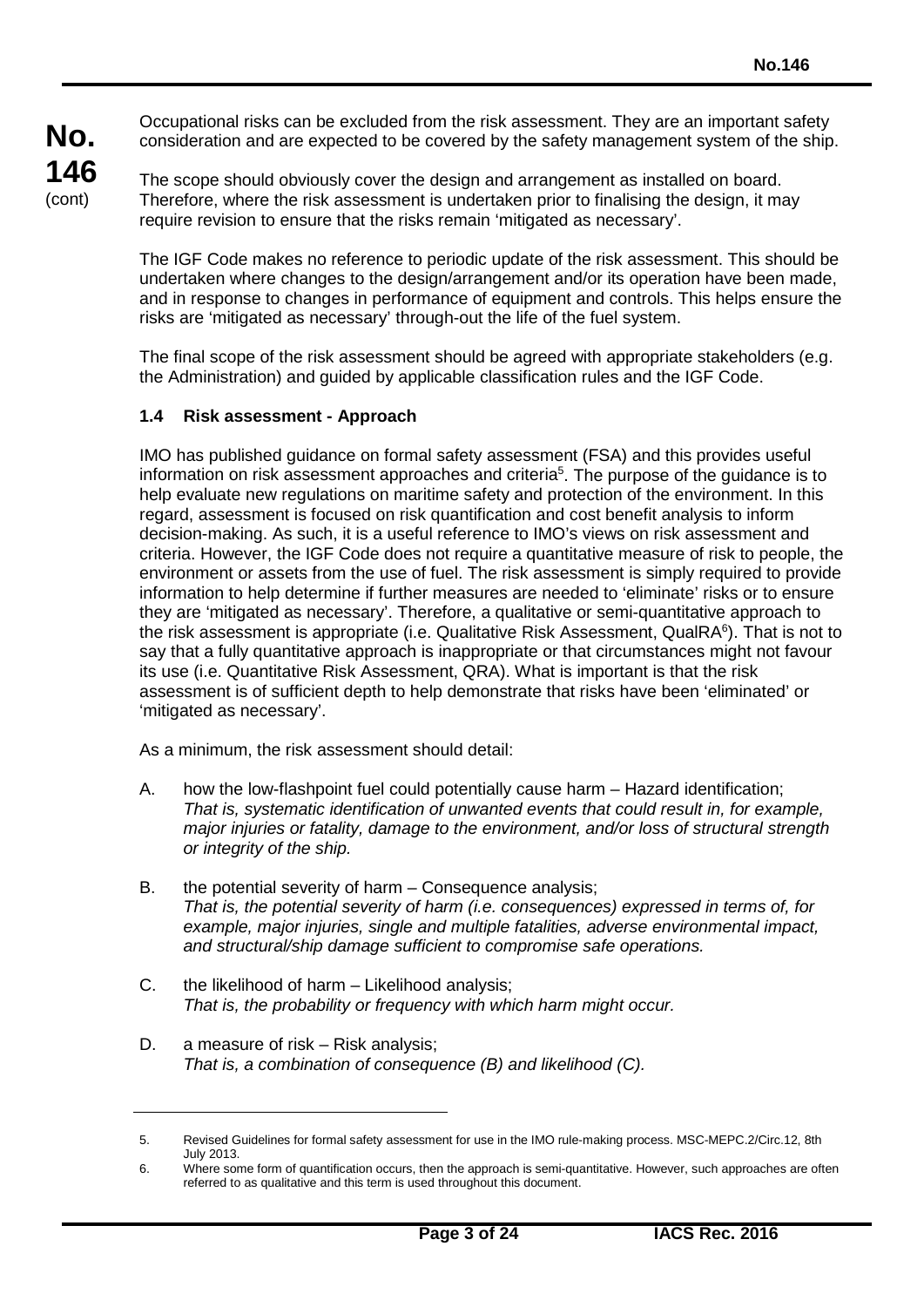E. judgements on risk acceptance – Risk assessment. *The measure of risk (D) should be compared against criteria to judge if the risk has been 'mitigated as necessary'.*

Acceptable and recognised techniques to address the requirements noted above (i.e. A-D) are described in, for example, ISO 31010<sup>7</sup>, ISO 17776<sup>8</sup>, ISO 16901<sup>9</sup>, NORSOK Z-013<sup>10</sup>, CPR 12 $E^{11}$ , and publications by CCPS<sup>12</sup> and HSE<sup>13</sup>, etc.

The following sub-section, A1.4.1, outlines an approach to meeting the above requirements.

### **1.4.1 An approach to satisfying the IGF Code requirements - Qualitative Risk Assessment (QualRA)**

### **A. Hazard identification**

1. Divide the fuel system into discrete parts with respects to equipment function and location.

*This promotes systematic consideration of each part of the system and helps identify specific causes of unwanted events related to a particular item, activity or section. A typical division of the system might be, for example: (a) the bunker station and fuel lines to the storage tank; (b) the fuel storage hold space; (c) the tank connection space; (d) the fuel preparation room; and (e) the fuel lines and valves 'regulating' fuel delivery to the engine*.

- 2. Develop a set of guidewords/phrases and example causes that could result in unwanted events (e.g. a release of fuel or fuel system failure resulting in loss of power). *The guidewords/phrases and example causes are used as prompts. A typical, but not exhaustive list of prompts is given in Appendix 1.*
- 3. By reference to design and arrangement information, location plans, process flow diagrams, mitigation measures and planned emergency actions use the prompts to identify potential causes of unwanted events (e.g. fuel releases and loss of power). *The prompts are used to stimulate discussion and ideas within a workshop led by a facilitator and attended by subject matter experts (SMEs).*
- 4. Record the potential causes of unwanted events and mitigation measures *An example of a record sheet or worksheet is given in Appendix 2. This worksheet is also used to record steps B to E below, and forms part of the overall documentation of the risk assessment.*

<sup>7.</sup> Risk management: Risk assessment techniques. IEC/ISO 31010:2009.<br>8. Petroleum and natural gas industries - Offshore production installations

<sup>8.</sup> Petroleum and natural gas industries - Offshore production installations - Guidelines on tools and techniques for hazard identification and risk assessment. EN ISO 17776:2002.

<sup>9.</sup> Guidance on performing risk assessment in the design of onshore LNG installations including the ship/shore interface. ISO/TS 16901:2015.

<sup>10.</sup> Risk and emergency preparedness assessment. NORSOK Standard Z-013, Edition 3, October 2010.<br>11. Methods for determining and processing probabilities. CPR 12E, 1997/2005.

<sup>11.</sup> Methods for determining and processing probabilities. CPR 12E, 1997/2005.

<sup>12.</sup> e.g. Guidelines for chemical process quantitative risk analysis. Centre for Chemical Process Safety, American Institute of Chemical Engineers, Second Edition, 2000.

<sup>13.</sup> e.g. Marine risk assessment. Health & Safety Executive, 2001.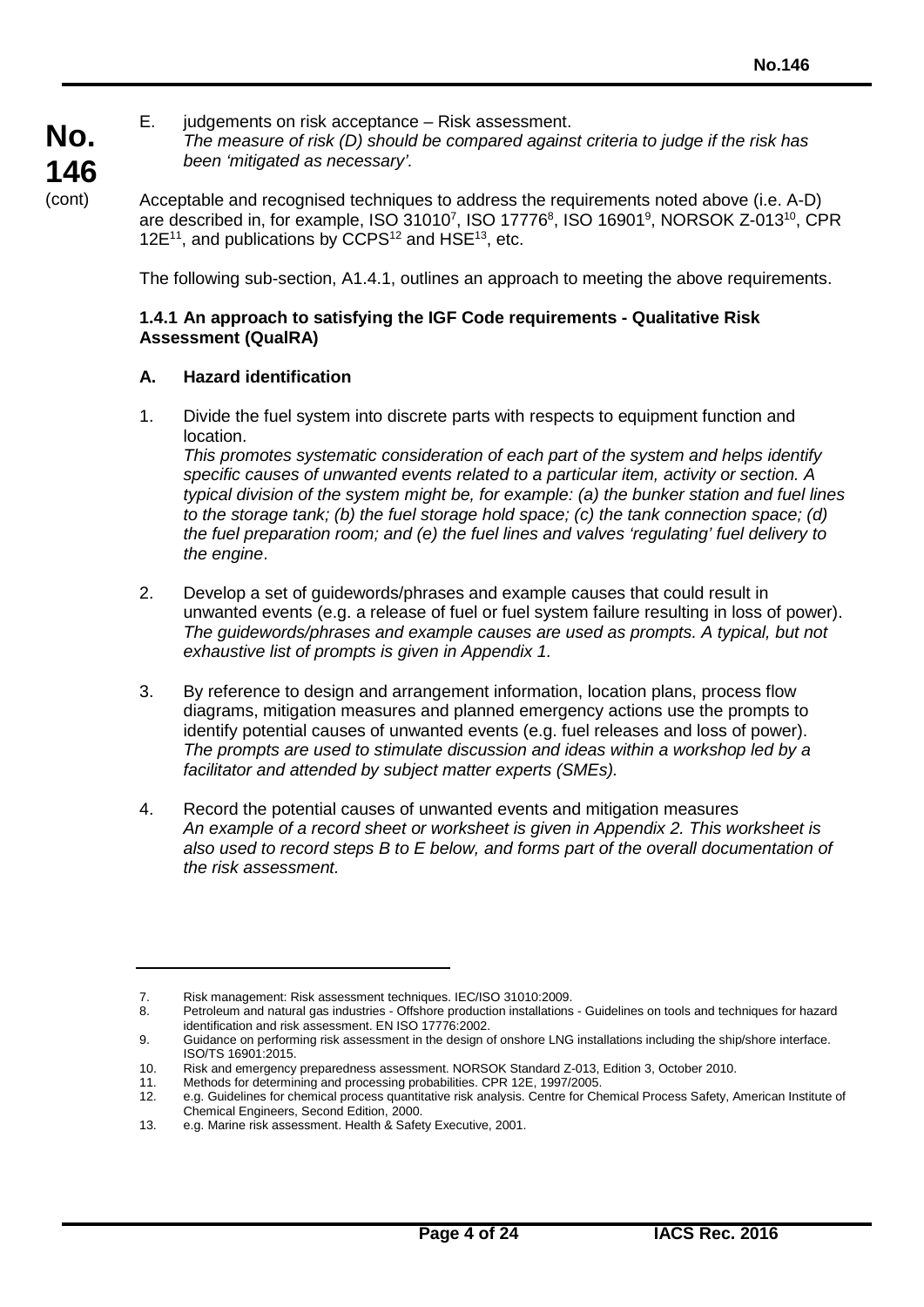# **B. Consequence analysis**

**No. 146** (cont)

5. For each identified cause, estimate the potential consequences in terms of, for example, major injuries, single and multiple fatalities, adverse environmental impact and damage sufficient to compromise safe operations. *The potential consequences can be estimated by the SMEs using judgement and reference to: (a) the fuel's properties/hazards; (b) the release location; (c) dispersion/leak pathways; (d) location and 'strength' of ignition sources; (e) proximity of vulnerable receptors; (f) generic or (if commissioned) specific fire and explosion modelling; and (f) expected effectiveness of existing/planned mitigation measures. The properties and hazards of liquefied natural gas (LNG) noted in (a) are summarised in Appendix 3.*

6. Categorise the consequence estimates.

*The consequences can be categorised by the SMEs to provide an indication of severity. For example, categories for harm to persons can distinguish between major injury, single fatality and multiple fatalities. Example consequence categories are given in Appendix 4.*

## **C. Likelihood analysis**

- 7. Estimate the annual likelihood of occurrence of 'cause and consequence'. *Likelihood can be estimated by the SMEs (or a suitably qualified individual) for each 'cause-consequence' pair or a grouping of causes with the same consequence. The estimation can be informed by reference to accident and near-miss reports, accident and equipment release data, analogy to accidents in similar or other industries and consideration of the reliability and effectiveness of mitigation measures. It is not always apparent if the likelihood of a 'cause-consequence' combination is credible (i.e. reasonably foreseeable). As a guide, an unwanted event may be considered credible if: (a) it has happened before and it could happen again; (b) it has not happened but is considered possible with an annual likelihood of 1 in a million or more; and (c) it is planned for, that is, emergency actions cover such a situation or maintenance is undertaken to prevent it. A guide to the likelihood of releases relevant to LNG equipment and operations is given in Appendix 5.*
- 8. Categorise the likelihood estimates. *Likelihood can be categorised by the SMEs (or a suitably qualified individual) to provide an indication of accident/incident occurrence or other unwanted event occurrence. Example likelihood categories are given in Appendix 4.*

## **D. Risk analysis**

9. Estimate the risk.

*Risk can be estimated by the SMEs (or a suitably qualified individual) by combining the consequence and likelihood categories to provide a risk rating. For example, if a 'causeconsequence' pair is categorised as, say 'A', and associated 'likelihood' as, say '1', then the risk rating is 'A1'. An example of a risk rating scheme is given in Appendix 4.*

## **E. Risk assessment**

10. Judge if the risk has been 'mitigated as necessary'.

*The estimated risk can be compared against risk criteria embedded within a risk matrix. The matrix shows the risk rating (with respects to consequence and likelihood) and the criteria illustrate whether the risk has been 'mitigated as necessary'. An example of a risk rating scheme and its associated risk criteria are given in Appendix 4.*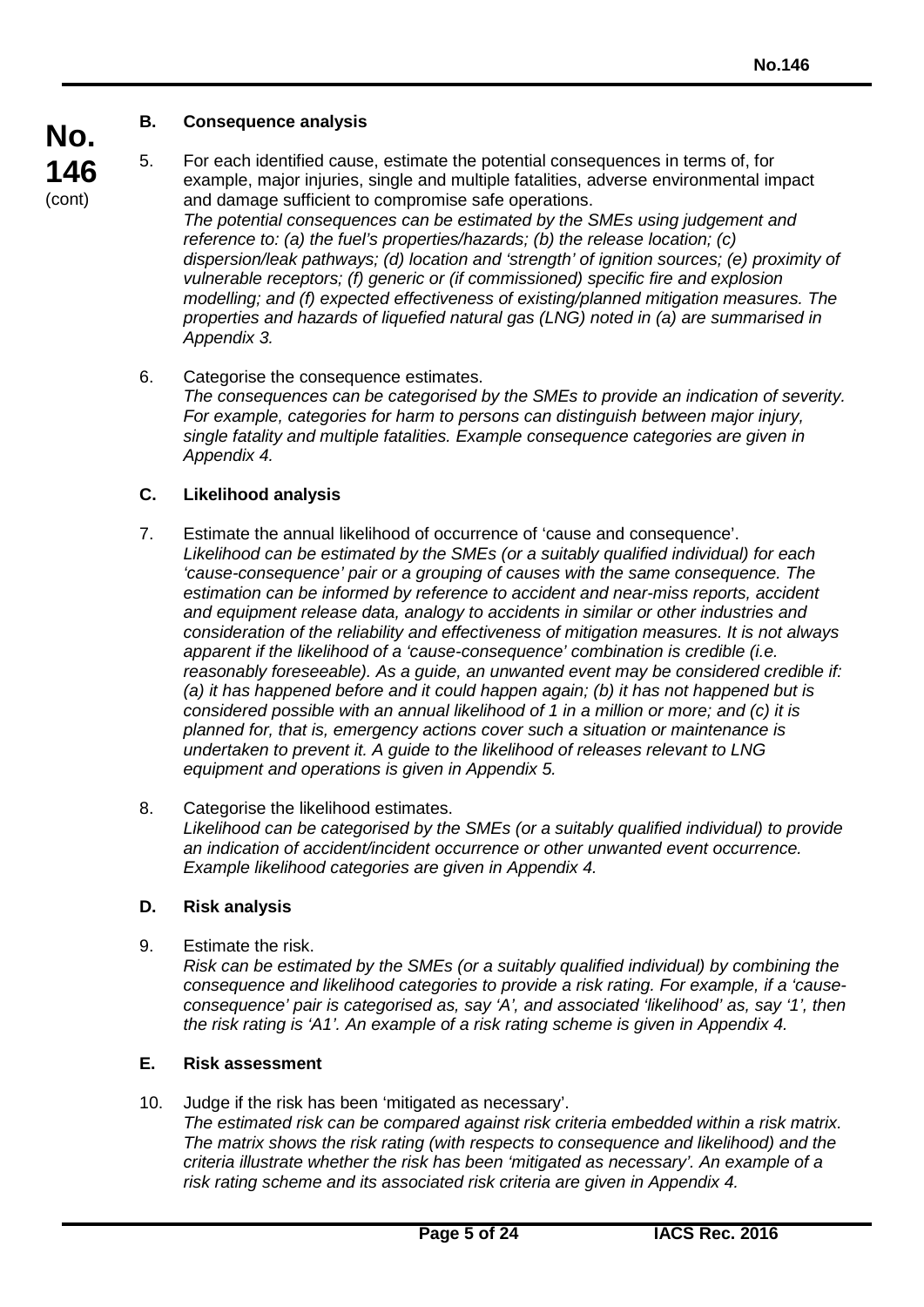With respects to D and E above, it is important to note that there are no universally agreed risk rating schemes or risk criteria: there are differences between governments, regulators and organisations. Therefore, prior to the commencement of the risk assessment, risk rating/criteria should be agreed with appropriate stakeholders (e.g. the Administration).

It should also be recognised that the risk rating of individual or grouped 'cause-consequence' pairs does not provide an indication of the collective (overall) risk from all potential 'causeconsequence' pairs. If the overall risk level is required then this can be determined using QRA.

Practically, the risk rating is an indication that additional or alternative mitigation measures:

- must be provided; or
- must be considered and implemented if practical and cost effective; or
- need not be considered further, beyond accepted good practice of reducing risk where practicable.

In each of the steps above many assumptions are made and there is uncertainty. Therefore, it is good practice for SMEs to list assumptions and 'test' the sensitivity of results to changes in any of these steps. For example, a change to an assigned consequence or likelihood category could alter the risk rating and the judgement on whether a risk is 'mitigated as necessary'.

### **1.4.1.1 Mitigated as necessary**

The phrase 'mitigated as necessary' is used in the IGF Code and is akin to the phrase 'As Low As Reasonably Practicable', commonly referred to as ALARP. Essentially, a risk is considered ALARP if all reasonably practicable mitigation measures have been implemented. This means that additional or alternative measures have been identified and implemented unless they are demonstrated as impractical or the cost of implementation is disproportionate to the reduction in risk. This concept of ALARP is established practice in many industries and recognised as best practice by IMO14.

Where 'mitigated as necessary' is not proven then the SMEs should consider additional and/or alternative mitigation measures<sup>15</sup> and re-evaluate the risk. **The risk cannot be 'accepted' until 'mitigated as necessary' is achieved**. In this regard, additional study can be undertaken to help the SMEs decide if existing, additional or alternative measures can provide 'mitigated as necessary'.

<sup>14.</sup> Revised Guidelines for formal safety assessment for use in the IMO rule-making process. MSC-MEPC.2/Circ.12, 8th July 2013.

<sup>15.</sup> Within the IGF Code, measures to reduce likelihood and measures to reduce consequences are both understood to be mitigation measures (i.e. they mitigate the risk). To align with the IGF Code this understanding is maintained within this document. It is recognised that in many other industries it is common to use the terms 'prevention measures' and 'mitigation measures', where the former reduces likelihood and the latter reduces consequences. Prevention and mitigation measures are often referred to as 'safeguards' or 'barriers'.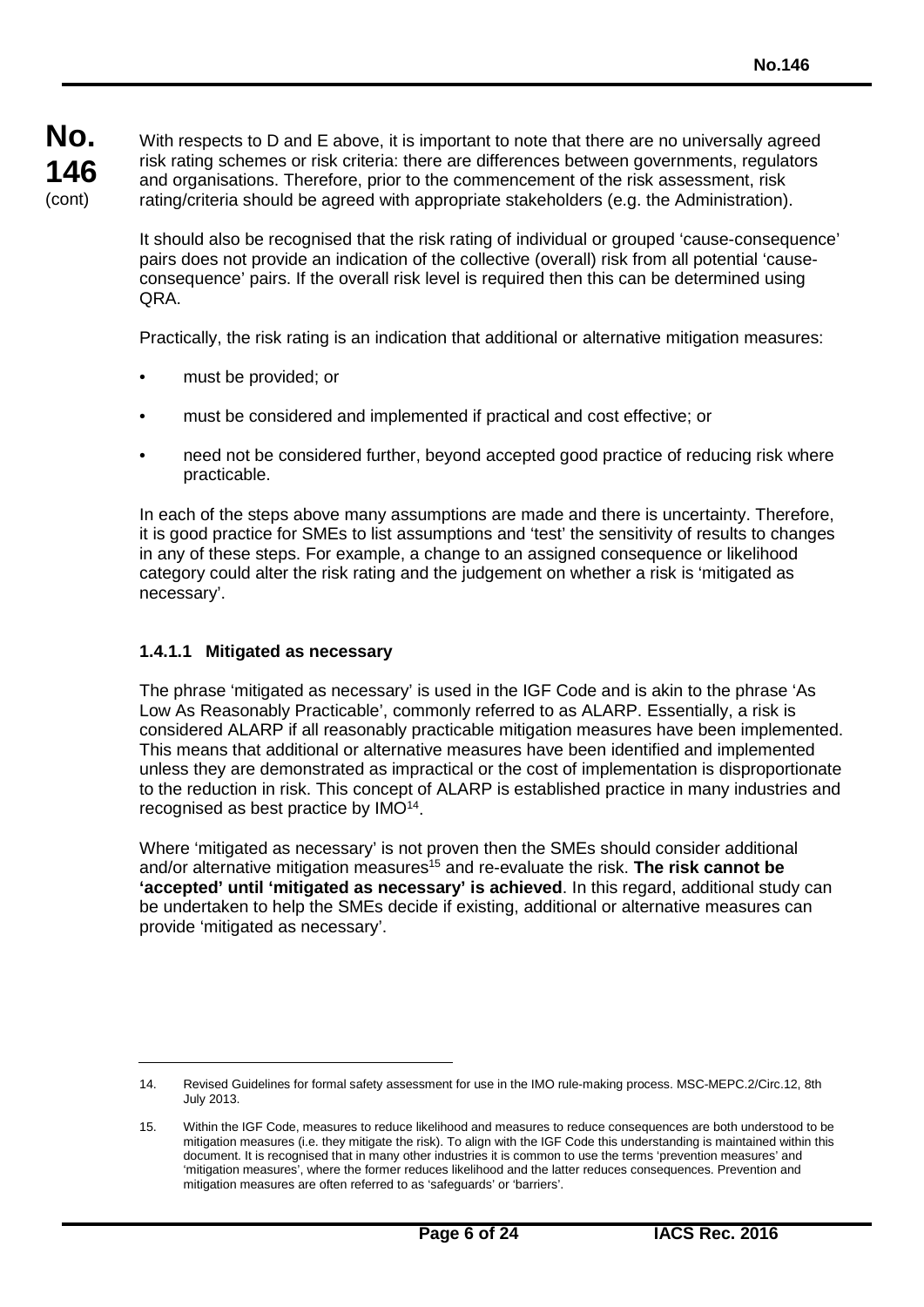When considering mitigation measures the following **hierarchy of mitigation** is considered best practice:

- firstly, measures to prevent an unwanted event; *That is, to ensure the unwanted event cannot occur or its likelihood of occurrence is greatly reduced;*
- secondly, measures to protect against harm given an unwanted event. *That is, to reduce the consequences after the unwanted event has occurred.*

In addition, when considering mitigation measures it is good practice to consider **engineering solutions in preference to procedural controls**. This helps promote an inherently safer design. Furthermore, it is good practice to consider **passive measures in preference to active measures**. For example, a passive measure is one where no manual or automated action is required for it to function on demand and as intended. Whereas, an active measure requires some means of activation for it to operate. Both passive and active measures may be required to demonstrate that the risk has been mitigated as necessary. Examples of mitigation measures are listed in Appendix 6.

To help judge if mitigation measures are effective it can be useful to illustrate or map the pathway from 'cause' to 'consequence' and review the effectiveness of the mitigation measures. An example of such mapping and review is given in Appendix 7.

Whether a single mitigation measure or a collection of mitigation measures is practical and cost-effective is in some respects relative to the resources and skills available. If the SMEs cannot decide then the use of cost benefit analysis can be helpful. In any case, a documented justification for not implementing a mitigation measure should be made where SMEs judge the measure to be practical and cost-effective.

## **1.5 Risk assessment - Team**

The team conducting the risk assessment should comprise of subject matter experts (SMEs) who are, collectively, suitably qualified and experienced. For the QualRA noted above, this means the workshop team includes individuals who are degree qualified and/or chartered/professional engineers, have operational ship experience and are experienced in risk assessment. Such qualifications and experience should be in relevant disciplines to cover engineering design and safe use of the fuel.

It is unlikely that one SME can satisfy the above team requirements. In any case, to ensure investigative discussion, generation of ideas, challenge and coverage of, for example, mechanical, process, electrical and operational aspects, a typical number of SMEs might be four to eight.

In addition to the SMEs, the team should be led by a facilitator (also referred to as the chair or chairman). The facilitator should be impartial with no vested interests in the fuel system, and experienced in leading such risk assessments. The facilitator may be supported by a scribe (also referred to as a secretary) to aid reporting.

The time expended by the team depends upon the agreed scope and the designs' 'complexity'. For example, a QualRA workshop for a new design might require two or three working days, whereas, a minor variation to a previously assessed and approved design might require only half a day.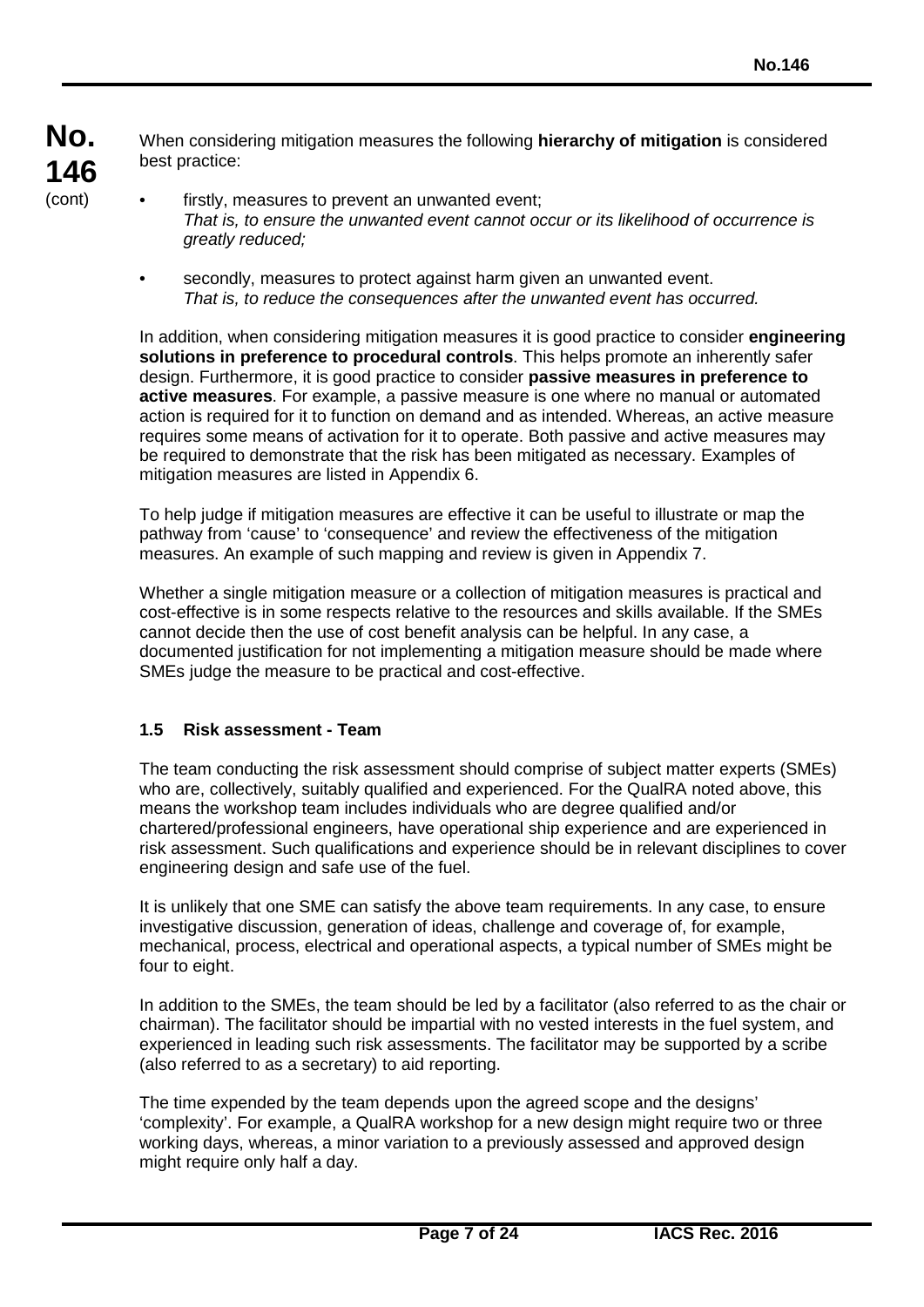## **1.6 Risk assessment - Reporting**

## **1.6.1 Main report**

A written report documenting the risk assessment should be produced. This needs to be sufficiently detailed to support results, conclusions, recommendations and any actions taken. This is because the assessment will inform important design and operational decisions. Furthermore, the report is a record in helping to demonstrate 'mitigated as necessary'. A report only consisting of a completed worksheet is insufficient.

The specific contents of the report and its structure are dependent upon design and assessment specifics, and reporting preferences. However, for a QualRA, the report should provide:

- an overview of the design and arrangement; *This is a simple explanation of the design and arrangement with respects to its intended operation and process conditions. Technical appendices should include process flow diagrams, general arrangement plans and all information used during the assessment. Where this is too cumbersome to include in the report in full, reference to this material is sufficient provided it remains accessible.*
- an explanation of the risk assessment process; *This is a description of the risk assessment method and includes how the design was divided into parts for assessment, how hazard identification was undertaken, and the selection of consequence and likelihood categories and risk criteria.*
- information on the relevant qualifications and expertise of the team; *This can be a table listing the names, job titles, relevant qualifications, expertise and*  experience of all team members (including the facilitator and scribe). It is not sufficient *to simply list names and job titles.*
- the time taken to complete the assessment and whether SMEs were present to provide their expert input; *For a workshop, this can be a table listing the schedule/duration and attendance of each SME (i.e. full-time or part-time, and if part-time the 'parts' for which the person was absent). The purpose of this is to indicate if sufficient time was taken to assess the design/arrangement, and to highlight any SME absences that could be detrimental to results, conclusions and actions. For any SME absences, a note should be made by the facilitator as to whether this impacted adversely upon the assumptions and judgements made.*
- risk results and conclusions: *This is a listing or discussion of the results and a judgement on whether or not the risk has been 'mitigated as necessary'.*
- recommendations and actions. *This can include requests for modelling and analysis (e.g. gas dispersion or thermal radiation extent, etc.) and will most likely include additional and alternative mitigation measures to be investigated and/or implemented, who is responsible for these and, if known, an expected completion date. It is important that these recommendations and actions are suitably documented because they are likely to be used to plan a response and monitor progress until the recommendations/actions have been addressed.*

An example report contents is given in Appendix 8.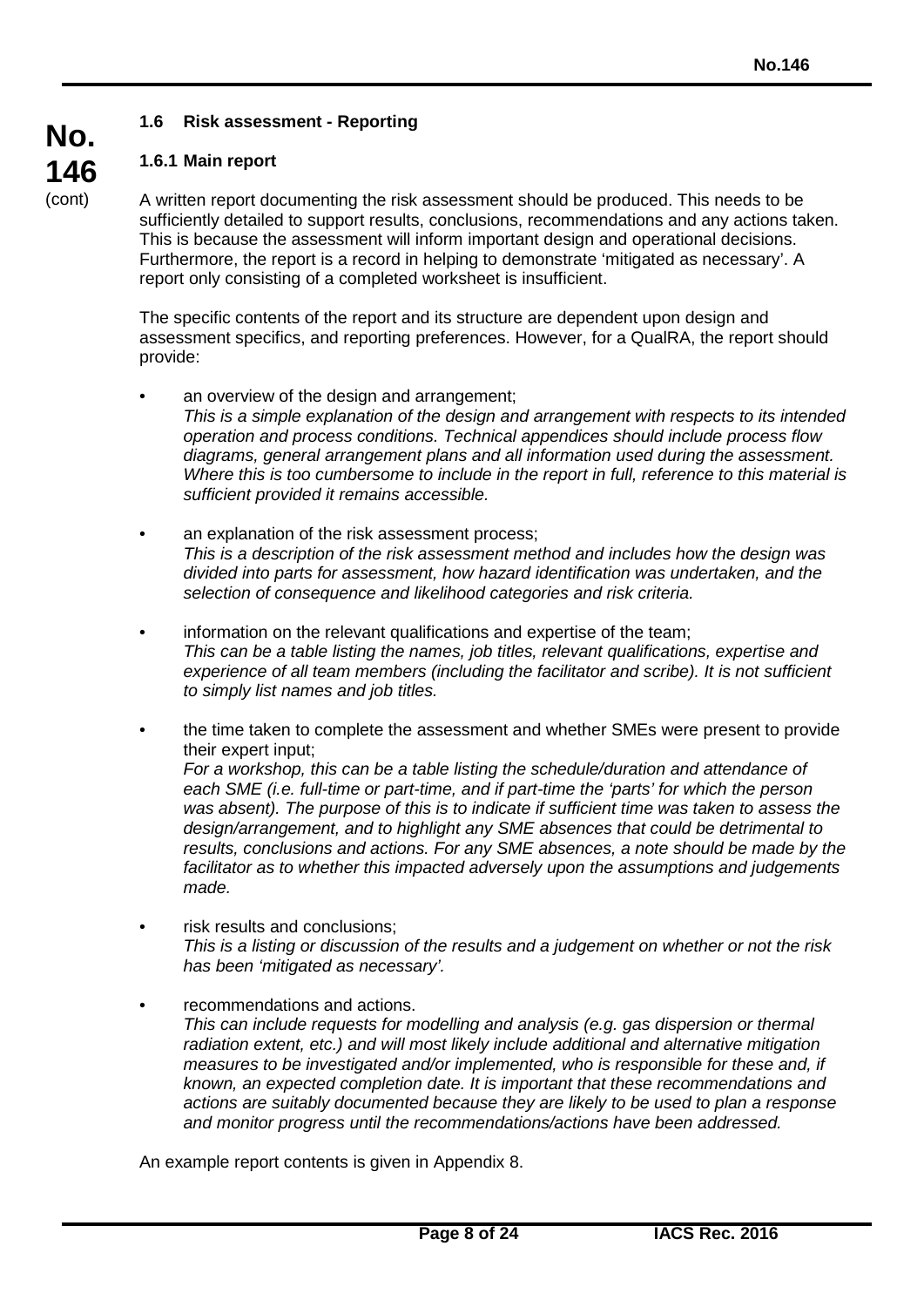# **1.6.2 Terms of reference (ToR)**

**No. 146** (cont)

Prior to the workshop it is good practice for the facilitator to issue relevant information to the team. This is sometimes referred to as a terms of reference (ToR). This helps the team familiarise with the design and intended approach before the workshop. It also provides time for clarifications and agreement with the proposed consequence and likelihood categories and risk criteria. Importantly, it provides time to confirm the suitability of the proposed schedule and team. The ToR can form an appendix to the main report.

Typically, a ToR includes:

- objectives and scope of the assessment; *This is to ensure all team members understand the objective and what equipment and operations are to be covered in the assessment.*
- technical description of the proposed design and arrangements; *This can include copies of process flow diagrams (PFDs) or schematics detailing process conditions of equipment and pipework, and a scaled layout drawing illustrating equipment and pipework arrangements, size and location.*
- overview of the potential consequences of a fuel release; *For LNG, this could refer to Appendix 3 of this document.*
- technique to be used; *This includes proposed consequence and likelihood categories and risk criteria.*
- intended workshop schedule; *This highlights the time to be given to the workshop and when SME input is required.*
- team details. *This includes the name and job title, relevant qualifications, expertise and experience of each SME and team member/workshop attendee.*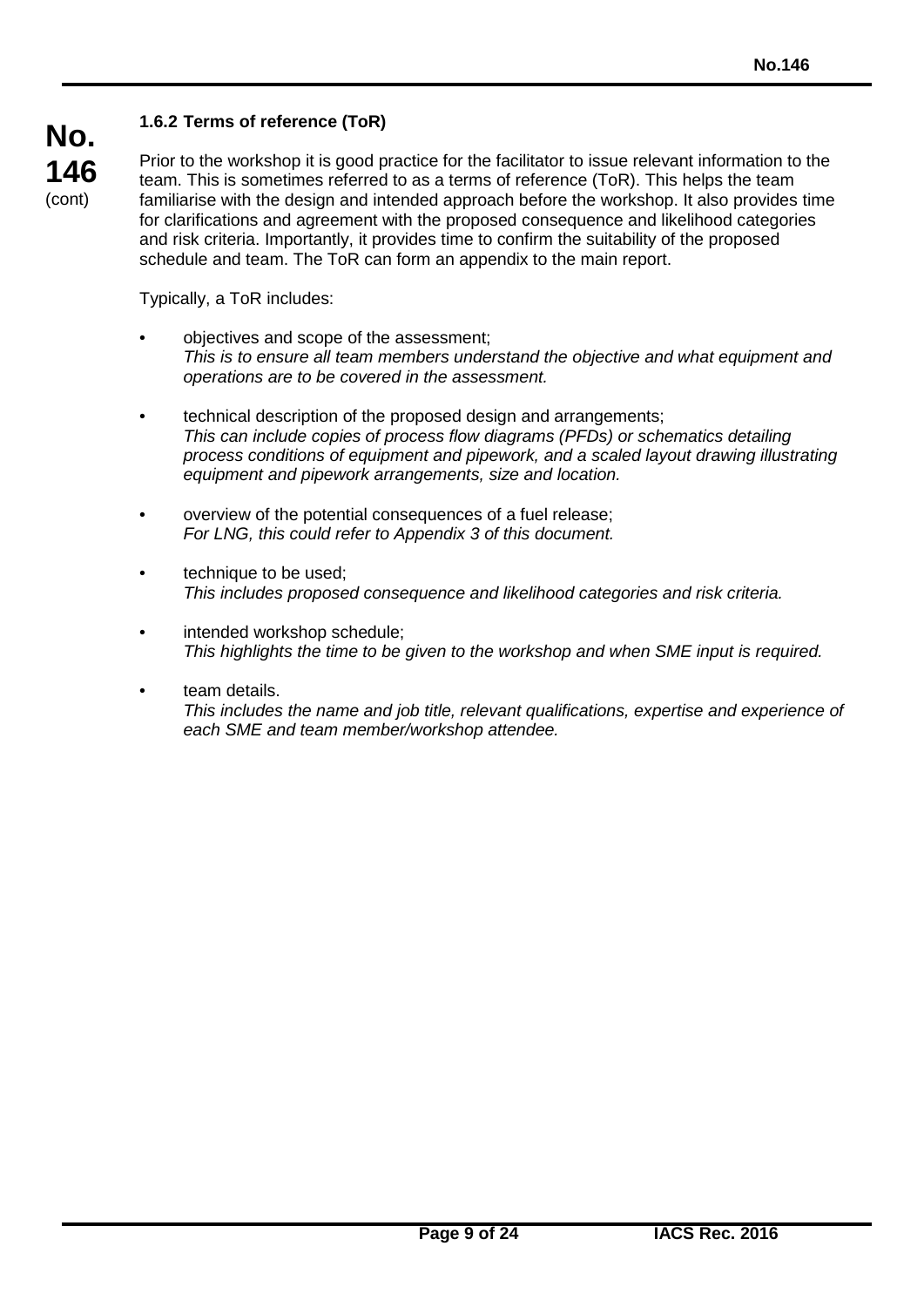# **Appendix 1 Prompts - guidewords and phrases**

# **Example prompts for use in QualRA**

|                          | Failure of fuel containing equipment <sup>*</sup> - a hole/crack leading to release of fuel                                                                                                  |
|--------------------------|----------------------------------------------------------------------------------------------------------------------------------------------------------------------------------------------|
| Wear and tear            | vibration, loading, cycling, prolonged use                                                                                                                                                   |
| Erosion                  | fuel contaminants, high stream velocity, prolonged use                                                                                                                                       |
| Stress and strain        | vibration, loading, cycling, ship movement, prolonged use                                                                                                                                    |
| Fatigue                  | vibration, loading, cycling, ship movement, prolonged use                                                                                                                                    |
| Corrosion                | exposure to weather, exposure to sea water, humidity, loss of dry air supply, contact with<br>corrosive materials                                                                            |
| Collision                | ship collides with another vessel, ship hits rocks, ship strikes the harbour wall or jetty                                                                                                   |
| Grounding                | ship runs aground                                                                                                                                                                            |
| Impact                   | dropped object (e.g. during maintenance or cargo loading), collapse of supporting structure,<br>maloperation during loading/maintenance                                                      |
| Fire                     | ignition of flammable materials, fire in adjacent spaces/areas                                                                                                                               |
| asphyxiation, burns)     | * plus equipment containing gases or other substances that could release into spaces resulting in harm (e.g.                                                                                 |
|                          | Failure of process control - operation outside of design conditions leading to<br>subsequent release of fuel                                                                                 |
| Temperature high         | loss of insulation, instrument failure, software failure, actuator failure, maloperation by<br>operator, external fire, exposure to extreme weather, decomposition                           |
| Temperature low          | loss of heating medium circulation, heating medium contamination, instrument failure,<br>software failure, actuator failure, maloperation by operator, exposure to extreme weather           |
| Pressure high            | maloperation by operator (e.g. closed valve), loss of utilities (e.g. instrument air), external<br>fire, loss of power supply, rollover, excess generation of boil-off gas, actuator failure |
| Pressure low<br>(vacuum) | maloperation by operator, loss of utilities (e.g. instrument air), loss of power supply<br>(electricity), actuator failure                                                                   |
| Flow high                | instrument failure, software failure, maloperation by operator, actuator failure, exposure to<br>extreme sea conditions                                                                      |
| Flow low                 | instrument failure, software failure, maloperation by operator, actuator failure, exposure to<br>extreme sea conditions                                                                      |
| Flow reversed            | instrument failure, software failure, maloperation by operator (e.g. closed valve), exposure<br>to extreme sea conditions                                                                    |
| No Flow                  | instrument failure, software failure, maloperation by operator (e.g. closed valve), actuator<br>failure                                                                                      |
| Level high               | instrument failure, software failure, maloperation by operator, actuator failure, exposure to<br>extreme sea conditions                                                                      |
| Level low                | instrument failure, software failure, maloperation by operator, actuator failure, exposure to<br>extreme sea conditions                                                                      |
| Fuel left in pipe/line   | maloperation by operator, closed valves, no inert/purge supply, limited inert/purge supply                                                                                                   |
| No fuel in pipe/line     | instrument failure, software failure, maloperation by operator, closed valves                                                                                                                |
| Loss of power            | loss of electrical signals, blackout, loss of instrument air, loss of hydraulic fluid                                                                                                        |

**Note:** Poor manufacturing, installation and commissioning of equipment can increase the likelihood and/or consequences of fuel releases. If these aspects are not covered and controlled by, for example, class rules, then they should be included in the risk assessment. The assessment should cover intended operation, shutdown and start-up.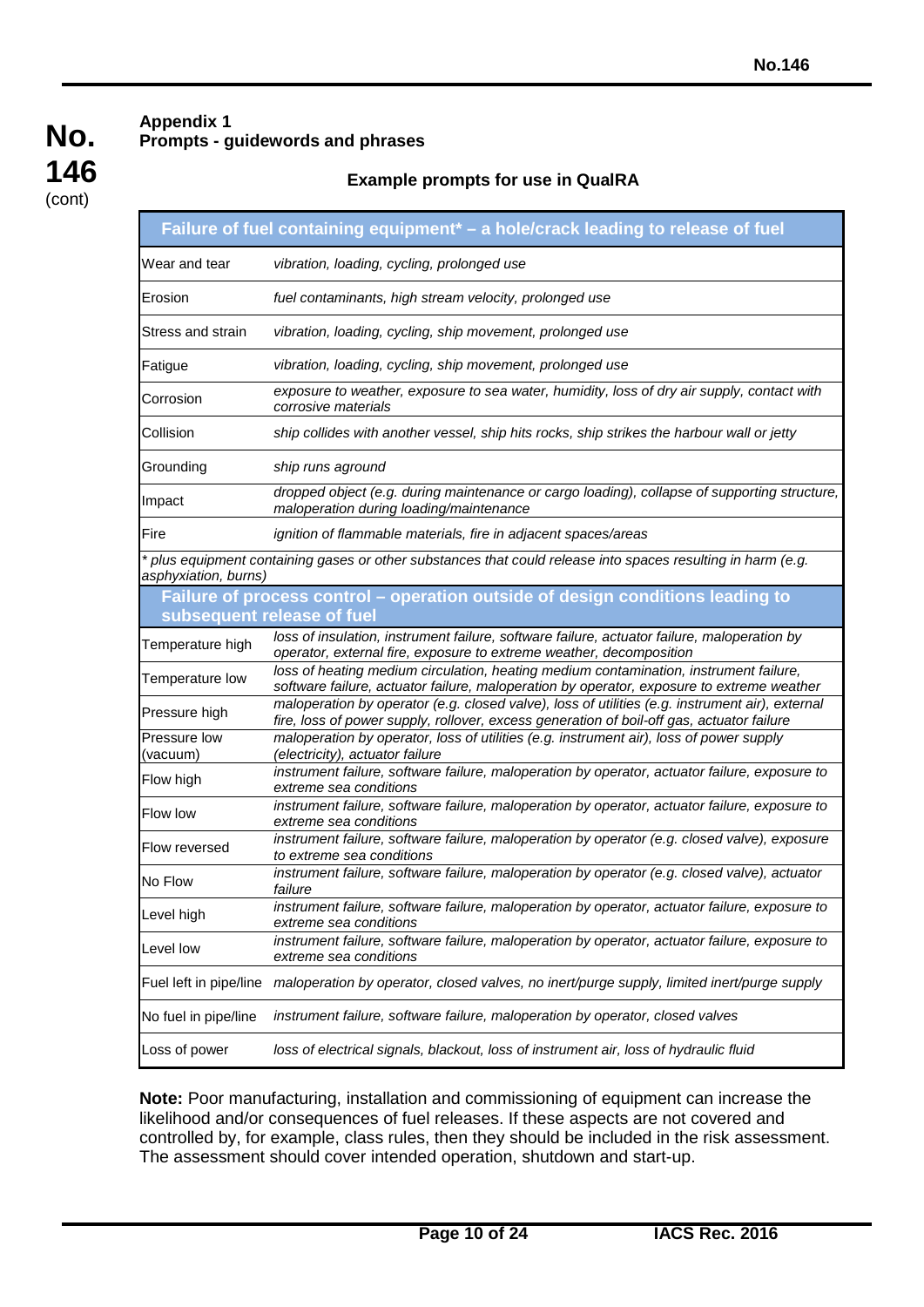# **Appendix 2 Record sheet / Worksheet**

**No. 146** (cont)

### **Worksheet Example**

| <b>Worksheet for [project title]</b> |  |
|--------------------------------------|--|
|--------------------------------------|--|

| Part or Section [title] |  |
|-------------------------|--|
|-------------------------|--|

|                           | <b>Lart of Occupit [uuc]</b><br>Category & Rating |                                        |                     |                                     |                                                             |                   |  |                           |                                                     |                  |
|---------------------------|---------------------------------------------------|----------------------------------------|---------------------|-------------------------------------|-------------------------------------------------------------|-------------------|--|---------------------------|-----------------------------------------------------|------------------|
| Item /<br><b>Activity</b> | <b>Guideword /</b><br>Phrase                      | <b>Causes</b><br>(accident / incident) | <b>Consequences</b> | Mitigation<br>(existing safeguards) | <b>Additional / Alternative<br/>Mitigation (safeguards)</b> | ence<br>킁<br>Cons |  | Mitigated as<br>necessary | <b>Recommendations</b><br><b>Comments / Actions</b> | Action by / date |
|                           |                                                   |                                        |                     |                                     |                                                             |                   |  |                           |                                                     |                  |
|                           |                                                   |                                        |                     |                                     |                                                             |                   |  |                           |                                                     |                  |
|                           |                                                   |                                        |                     |                                     |                                                             |                   |  |                           |                                                     |                  |
|                           |                                                   |                                        |                     |                                     |                                                             |                   |  |                           |                                                     |                  |
|                           |                                                   |                                        |                     |                                     |                                                             |                   |  |                           |                                                     |                  |
|                           |                                                   |                                        |                     |                                     |                                                             |                   |  |                           |                                                     |                  |
|                           |                                                   |                                        |                     |                                     |                                                             |                   |  |                           |                                                     |                  |
|                           |                                                   |                                        |                     |                                     |                                                             |                   |  |                           |                                                     |                  |
|                           |                                                   |                                        |                     |                                     |                                                             |                   |  |                           |                                                     |                  |
|                           |                                                   |                                        |                     |                                     |                                                             |                   |  |                           |                                                     |                  |
|                           |                                                   |                                        |                     |                                     |                                                             |                   |  |                           |                                                     |                  |
|                           |                                                   |                                        |                     |                                     |                                                             |                   |  |                           |                                                     |                  |

**Note:** The worksheet can be used to record risk ratings before and after consideration of additional/alternative safeguards by using one row for 'existing safeguards' and one row for 'additional/alternative safeguards'. If preferred, the 'Additional/Alternative Mitigation (safeguards)' column can be moved after the 'Category & Rating' columns followed by additional 'Category & Rating' columns.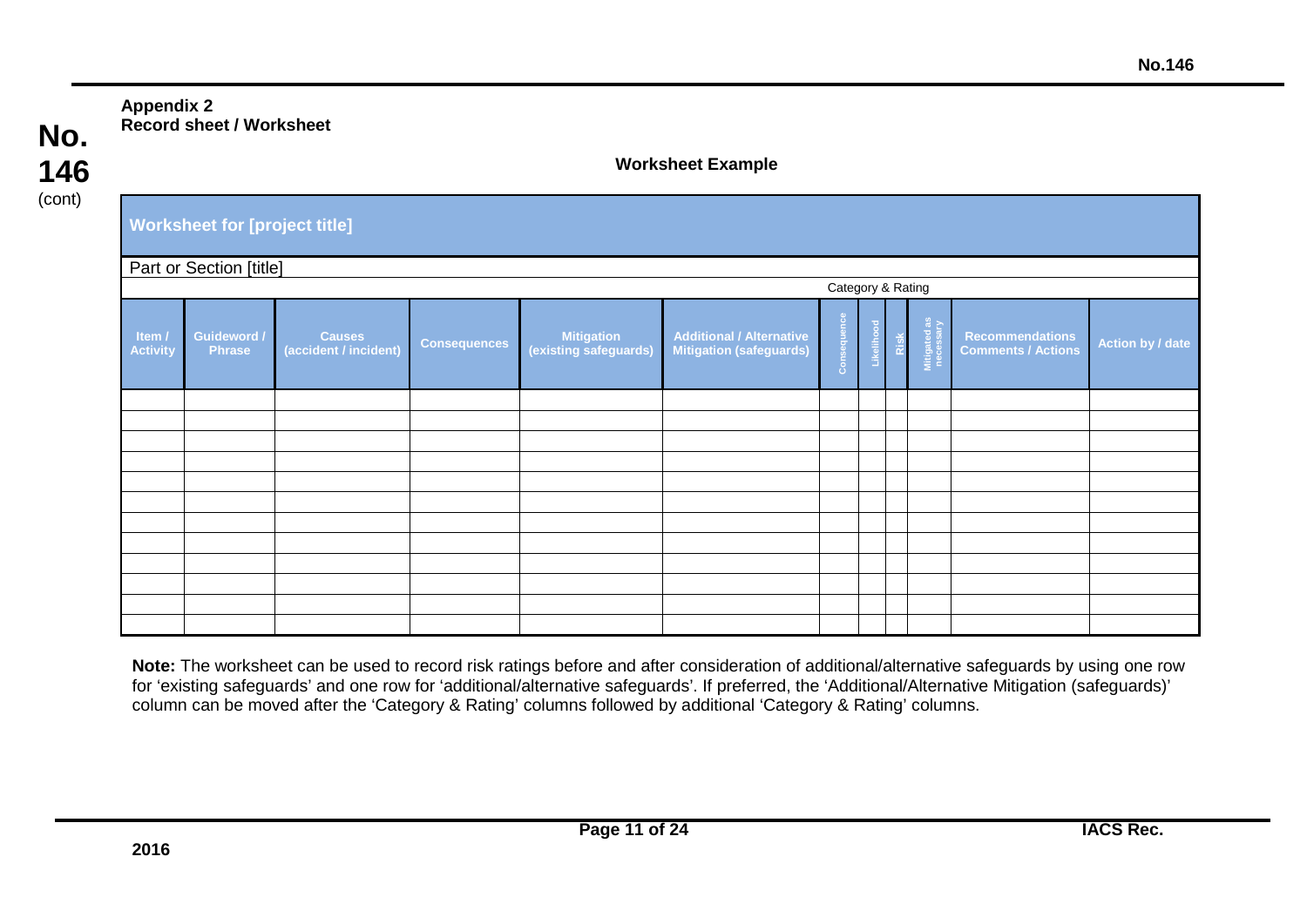# **Appendix 3 Properties & hazards of liquefied natural gas**

# **3.1 LNG Properties**

**No.**

**146** (cont)

> Liquefied natural gas (LNG) is a cryogenic liquid. It consists of methane with small amounts of ethane, propane and inert nitrogen. When used as a fuel, typically 94% or more is methane. Stored at ambient or near ambient pressure, its temperature approximates minus 162 deg.C and its specific gravity is about 0.42. Hence, if released onto the sea LNG floats (and can rapidly 'boil' – refer to 3.2.7). When stored at pressures of up to 10 bar the temperature typically remains below minus 130 deg.C with a specific gravity of approximately 0.4.

> Released into atmospheric conditions, LNG rapidly boils forming a colourless, odourless and non-toxic gas. Although colourless, due to its very low temperature, water vapour in the air condenses forming a visible mist or cloud. The cold gas is initially heavier than air and it remains negatively buoyant until its temperature rises to about minus 100 deg.C. At this stage the gas becomes lighter than air, and in an open environment it is thought that this coincides with a gas concentration of less than 5%. At this temperature and concentration the gas is still within the visible cloud. As the gas continues to warm to ambient conditions its volume is approximately 600 times that of the liquid with a relative vapour density of about 0.55, and so the gas is much lighter than air (air  $= 1$ ).

> As the gas disperses, its concentration reduces. At a concentration in air of between 5% and 15% the mix is flammable and can ignite in the presence of ignition sources or in contact with hot sources at or above a temperature of approximately 595 deg.C (referred to as the autoignition temperature). Once below a concentration of 5% the mix is no longer flammable and cannot be ignited (and this is the case if the concentration remains above 15%). The 15% and 5% concentrations of LNG in air are commonly known as the upper and lower flammability limits, respectively. More recently, the limits are referred to as the upper and lower explosion limits, although ignition may not necessarily result in explosion.

# **3.2 LNG Hazards**

## **3.2.1 Cryogenic burns**

Owing to its very low liquid temperature, in contact with the skin LNG causes burns. In addition, breathing the cold gas as it 'boils' can damage the lungs. The severity of burns and lung damage is directly related to the surface area contacted by the liquid/gas and duration of exposure.

## **3.2.2 Low temperature embrittlement**

In contact with low temperature LNG, many materials lose ductility and become brittle. This includes carbon and low alloy steels typically used in ship structures and decking. Such low temperature embrittlement can result in material fracture, such that existing stresses in the contacted material cause cracking and failure even without additional impact, pressure or use. For LNG duty, materials resistant to low temperature embrittlement are used. These materials include stainless steel, aluminium, and alloy steels with a high-nickel content.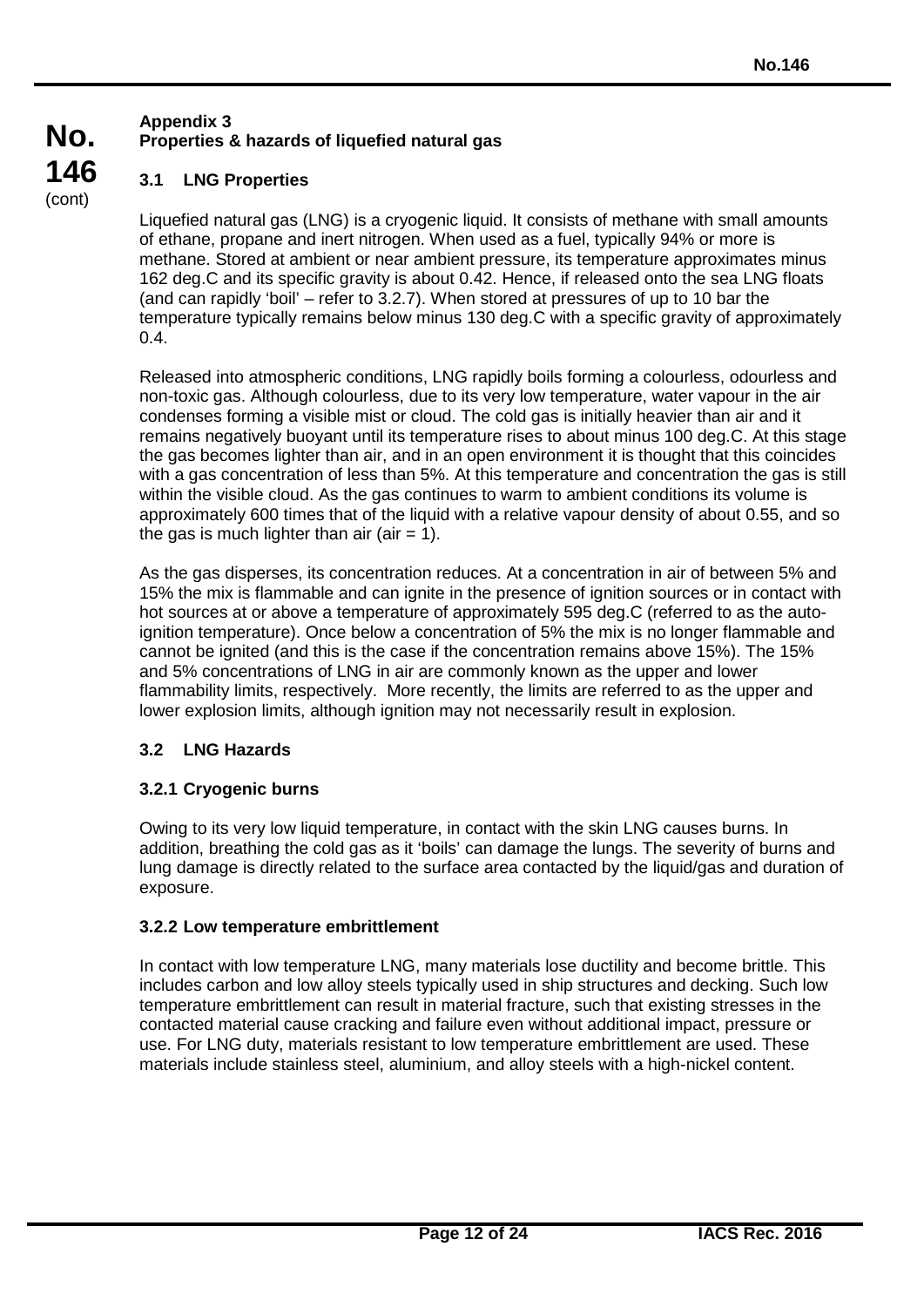## **3.2.3 Asphyxiation**

LNG is non-toxic and is not a known carcinogen. However, as it boils to gas it can cause asphyxiation as it displaces and then mixes with the surrounding air. The likelihood of asphyxiation is related to the concentration of gas in air and duration of exposure.

### **3.2.4 Expansion and pressure**

Released into the atmosphere LNG will rapidly boil with the volume of gas produced being hundreds of times that of the liquid (approximately 600 times at ambient conditions). Hence, if confined and unrelieved, the pressure will increase and this can damage surrounding structures and equipment.

### **3.2.5 Fire**

### **3.2.5.1 Pool fire**

A 'small' release of LNG will rapidly boil and 'flash' to gas (i.e. evaporate). However, given a 'large' and sudden release, a cold pool of LNG will form with gas boiling from the pool and mixing and dispersing with the surrounding air. If this mix is within the flammable range (i.e. 5% to 15% with air) and contacts an ignition source or a heated surface above the autoignition temperature (595 deg.C) it will ignite and the resultant flame will 'travel back' to the pool resulting in a pool fire.

#### **3.2.5.2 Jet fire**

If stored under pressure then a release of LNG may discharge as a jet of liquid, entraining, vapourising and mixing with air. If the mix disperses and reaches an ignition source or a heated surface (above the auto-ignition temperature) whilst in the flammable range it will ignite. The resultant flame will 'travel back' and may result in a pressurised jet fire from the release source. Similarly, where contained LNG has been heated to form gas, a pressurised release of this gas could ignite and result in a jet fire.

#### **3.2.5.3 Flash fire**

Release of LNG to atmosphere and ignition within a few tens of seconds is likely to result in a pool fire or jet fire (as noted above) with no damaging overpressure. This is because the flammable part of the cloud is likely to be relatively small and close to the release point upon ignition. However, if ignition is delayed, the gas cloud will be larger and may have travelled further from the release point. Ignition will then result in a flash fire as the flammable part of the cloud is rapidly consumed within a few seconds. This ignition is likely to be violent and audible, and is often mistaken for an explosion, although there is little appreciable overpressure.

## **3.2.5.4 Thermal radiation from a pool fire, jet fire and flash fire**

Harm to people and damage to structures and equipment from fire is dependent upon the size of the fire, distance from the fire, and exposure duration. Within a metre of the fire, thermal radiation may approximate 170 kW/m2 but this rapidly falls with distance from the fire.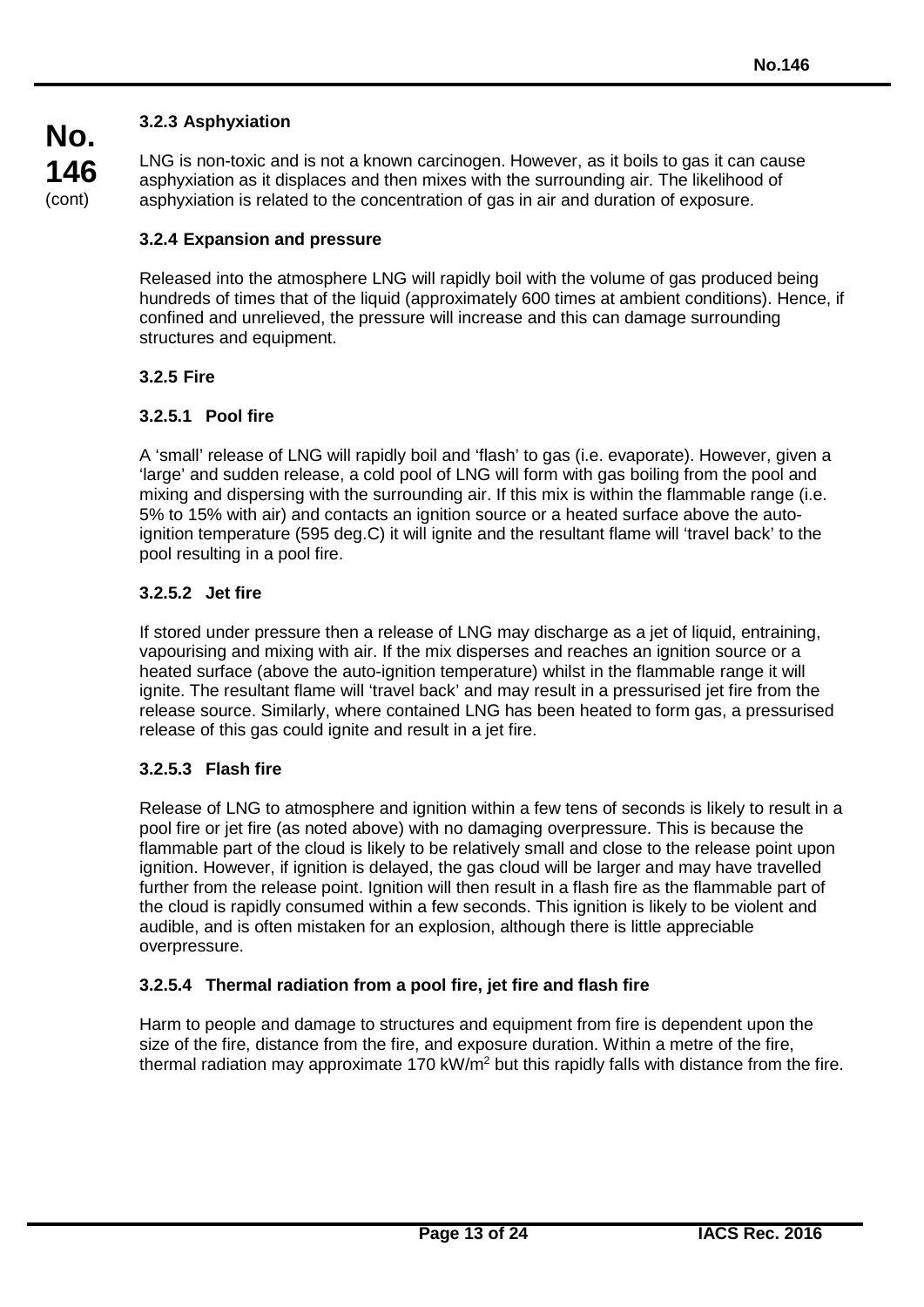As a rough guide:

- $6 \text{ kW/m}^2$  or more and escape routes are impaired and persons only have a few minutes or less to avoid injury or fatality<sup>16</sup>;
- 35 kW/m<sup>2</sup> results in immediate fatality<sup>16</sup>;
- $37.5 \text{ kW/m}^2$  has long been considered as the onset of damage to industrial equipment and structures exposed to a steady state fire<sup>17</sup>;
- industrial equipment and structures within a flash fire are unlikely to be significantly damaged; and
- persons within a pool, jet or flash fire are likely to be fatally injured.

An LNG fire on a ship could result in fatalities and damage to equipment and structures (including the hull).

### **3.2.6 Explosion**

Release of LNG to atmosphere and delayed ignition of the resultant flammable cloud beyond a few tens of seconds can result in an explosion. This is because the cloud may have dispersed in and around equipment and structures causing a degree of confinement and increased surface area over which to increase flame speed as it travels (i.e. burns) through the flammable mixture. The resultant overpressure may be sufficient to harm individuals, and damage structures and equipment. Such an explosion is most likely to be a deflagration (rather than a detonation), categorised by high-speed subsonic combustion (i.e. the rate at which the flame travels through the flammable cloud).

#### **3.2.6.1 Overpressure from an explosion**

Harm to people and damage to structures and equipment from an explosion is dependent upon the magnitude of overpressure generated and the rate at which the overpressure is delivered (known as impulse). In addition, harm is often a result of falling or being thrown against hard surfaces or being struck by objects and debris as a result of the blast. As a rough guide:

- the probability of fatality from exposure to an explosion of 0.25 bar and 1 bar is about 1% and 50%, respectively18;
- less than 0.25 bar could throw an individual against a hard surface resulting in injury or fatality $18$ ; and
- 0.3 bar is typically the limit of damage to structures and industrial equipment<sup>18</sup>.

<sup>16.</sup> There are many quoted values from many sources and with inconsistencies. Thermal dose might be alternatively used. The values quoted here are based on: Health & Safety Executive, Indicative human vulnerability to the hazardous agents present offshore for application in risk assessment of major accidents, SPC/Tech/OSD/30, 2011, and supporting document: Methods of approximation and determination of human vulnerability for offshore major accident hazard assessment, http://www.hse.gov.uk/foi/internalops/hid\_circs/technical\_osd/spc\_tech\_osd\_30/spcted

<sup>17.</sup> Risk Analysis of Six Potentially Hazardous Industrial Objects in the Rijnmond Area, A Pilot Study. (1982). D. Reidel Publishing Company, The Netherlands.

<sup>18.</sup> There are many quoted values from many sources and with inconsistencies. Impulse might be alternatively used. The values quoted here for fatality and damage are based on Ref 16 and Methods for the determination of possible damage to people and objects resulting from releases of hazardous materials, CPR 16E, Labour Inspectorate, The Netherlands.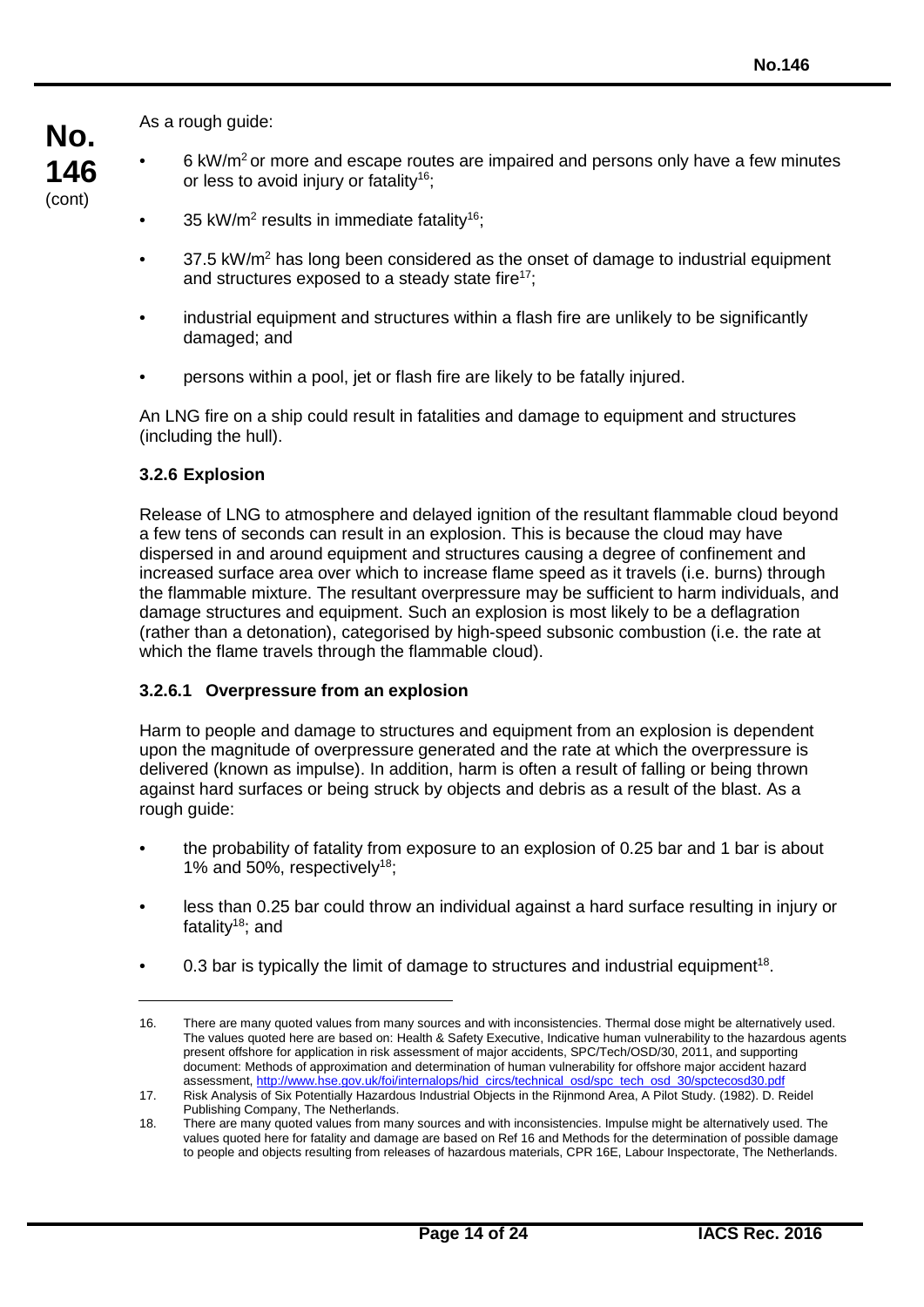**No. 146** An explosion of vapourised LNG on a ship could result in fatalities and damage to equipment and structures (including the hull).

# **3.2.7 Rapid phase transition**

(cont)

Upon release, LNG rapidly boils due to heat from the surrounds, be this from the air, water/sea, steel or ground. However, this rapid and sometimes violent boiling is not rapid phase transition (RPT); RPT is an explosive vaporisation of the liquid, that is, a near instantaneous transition from liquid to gas. This is a more violent event than rapid boiling and it can result in liquid ejection and damaging overpressure<sup>19</sup>. The phenomenon is well known in the steel industry, where accidental contact between molten metal and water can result in RPT.

# **3.2.8 Rollover**

Slowly, stored refrigerated LNG evaporates (i.e. 'boils-off') as heat from the surrounds gradually 'leaks' into the tank. Essentially, liquid in contact with the wall of the tank warms, becomes less dense and rises to the top. This top-layer then begins to evaporate (i.e. boil-off) increasing the liquid layer's density. Liquid further away from the walls also warms but at a slower rate and because of this a less dense layer below the top layer forms. Owing to the hydrostatic head, the saturation condition of this layer changes and although it heats-up, it does not evaporate but remains in the liquid state and becomes 'superheated'. As the heating continues, the trapped layer's density reduces; this is an unstable state and when the density of this layer is similar to the top layer the two layers rapidly mix and the superheated lower layer vaporises. This rapid mixing and vaporisation is known as rollover and can cause damaging over-pressure and release of gas if not appropriately controlled.

The heating mechanism described above can result in a number of differing layers and is referred to as stratification. It is a phenomenon that is well known and is safely managed through venting, mixing and temperature control.

The above phenomenon is hastened by, or can directly occur when differing densities of LNG are bunkered.

# **3.3 References**

The information and facts given in this appendix are well known and have been recorded in numerous papers and reports on LNG. However, original sources are not always readily available (or known) and so the information given in this section was cross-checked by reference to:

- 1. Chamberlain, G. (2006). Management of Large LNG Hazards. 23rd World Gas Conference, Amsterdam.
- 2. International Maritime Organization, Marine Safety Committee. (2007). FSA Liquefied Natural Gas (LNG) Carriers, Details of the Formal Safety Assessment. MSC 83/INF.3.
- 3. Bull, D. and Strachan, D. (1992). Liquefied natural gas safety research.

<sup>19.</sup> Chamberlain, G. (2006). Management of Large LNG Hazards. 23rd World Gas Conference, Amsterdam.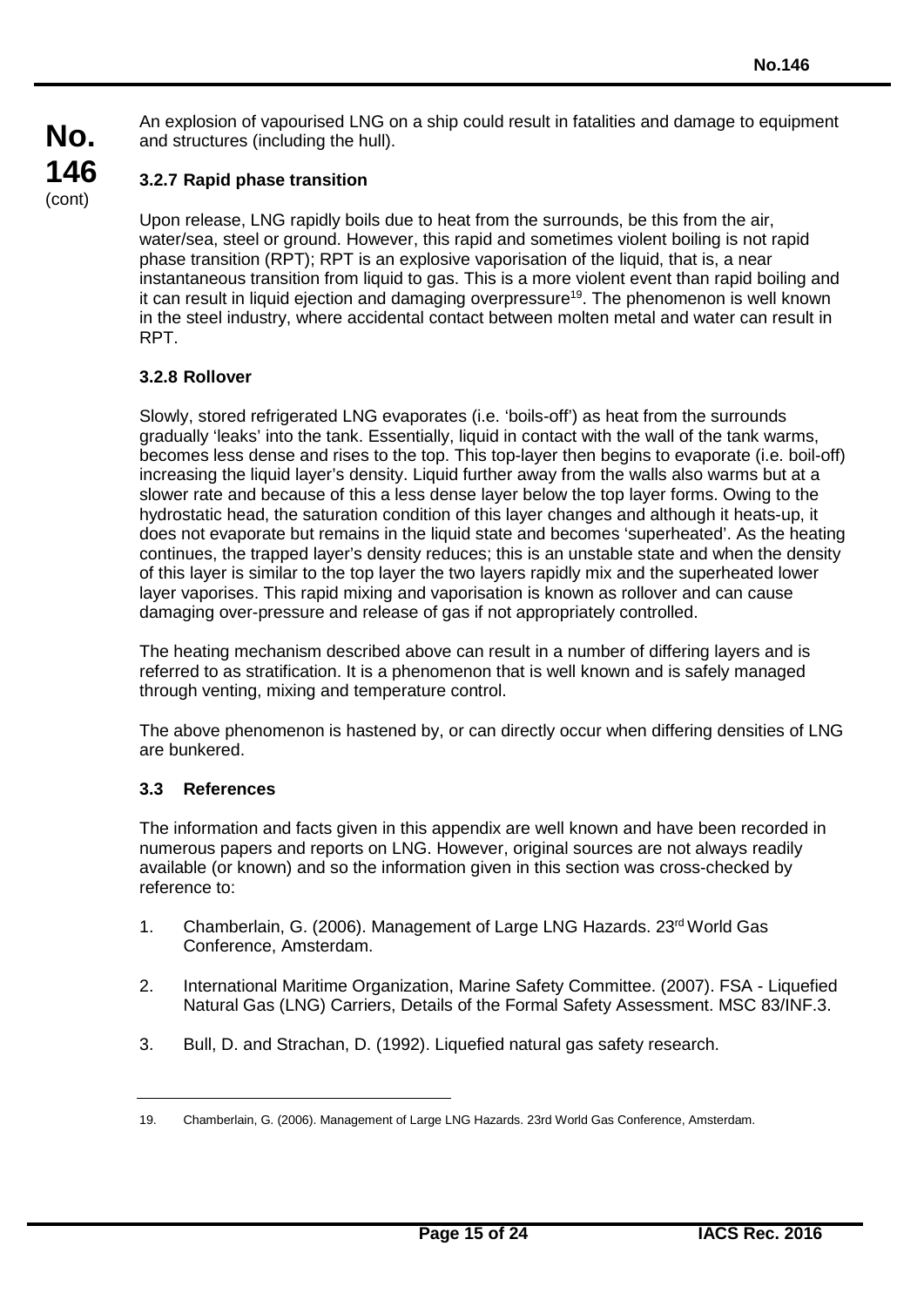4. Sheats, D. & Capers, M. (1999). Density Stratification in LNG Storage. Cold Facts, 15/2.

5. Bashiri, A. & Fatehnejad, L. (2006). Modeling and Simulation of Rollover in LNG Storage Tanks. 23rd World Gas Conference, Amsterdam.

Reference can also be made to ISGOTT (International Safety Guide for Oil Tankers and Terminals) Publication (2009) - Report on the Effects of Fire on LNG Carrier Containment Systems.

**No. 146** (cont)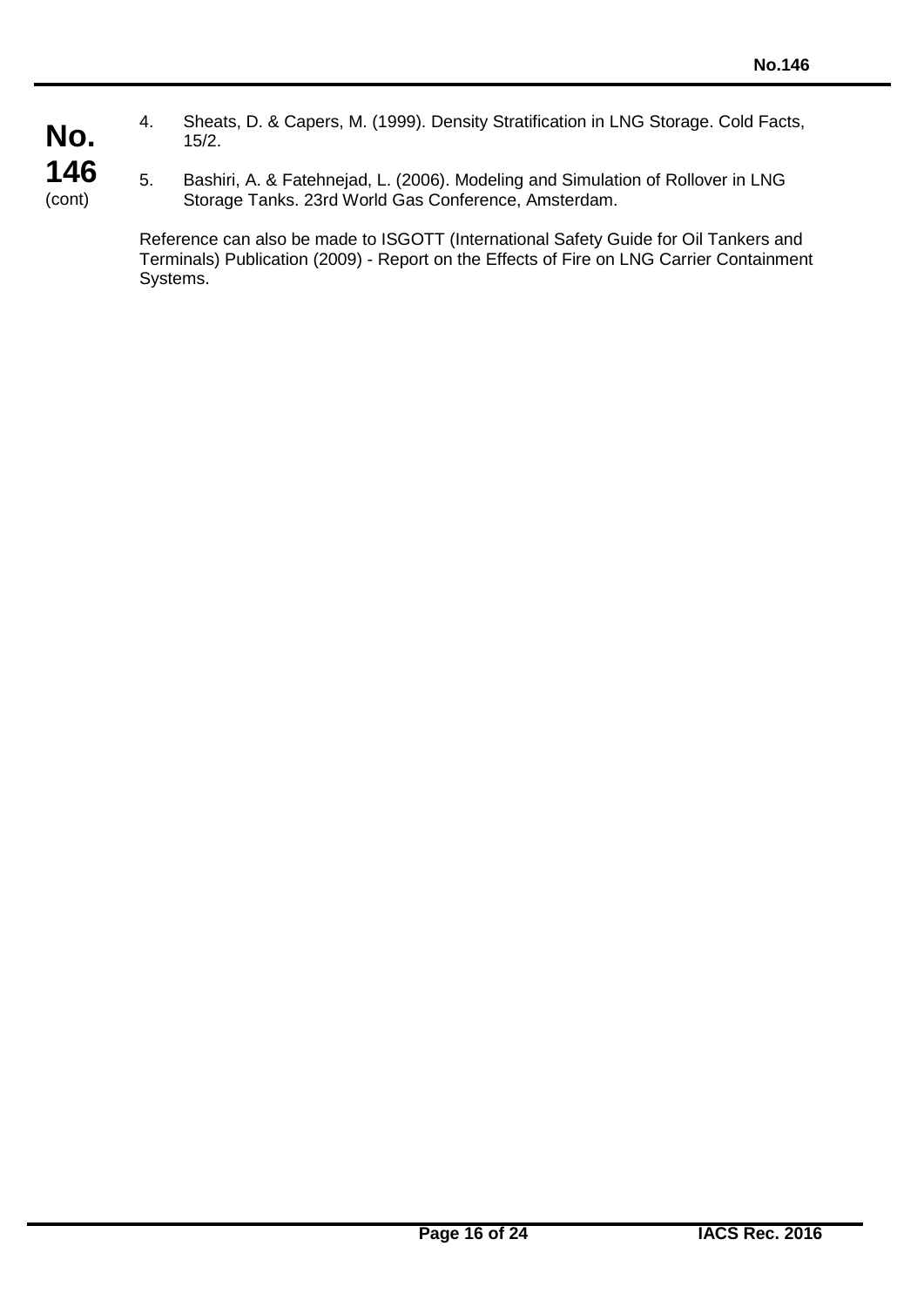| <b>Hazards</b>    |                                                                                                                                                                                                                                                                                                                                                        | <b>LNG</b>   | Fuel Oil <sup>1</sup> |
|-------------------|--------------------------------------------------------------------------------------------------------------------------------------------------------------------------------------------------------------------------------------------------------------------------------------------------------------------------------------------------------|--------------|-----------------------|
| 1.                | <b>Cryogenic Burns</b><br>Liquid contact with skin will cause burns and can result in<br>fatality. Inhalation of gas can cause burns to the lungs and<br>lead to fatal injury.                                                                                                                                                                         | ✓            | X                     |
| 2.                | <b>Low Temperature Embrittlement</b><br>Equipment/structures can fail on contact with liquid.                                                                                                                                                                                                                                                          | $\checkmark$ | X                     |
| 3.                | <b>Rapid Phase Transition (RPT)</b><br>Released onto the sea a near instantaneous 'explosive'<br>transition from liquid to gas can occur. This can result in<br>structural damage to the hull.                                                                                                                                                         | ✓            | X                     |
| 4.                | <b>Gas Expansion</b><br>A liquid pool rapidly boils, and as the gas warms and<br>expands it requires a volume 600 times that of the liquid.<br>This can result in equipment damage.                                                                                                                                                                    | ✓            | X                     |
| 5.                | <b>Asphyxiation</b><br>In a confined space, displacement and mixing of the gas in<br>the air will reduce oxygen content and can cause<br>asphyxiation.                                                                                                                                                                                                 | ✓            | ✓                     |
| 6.                | <b>Pool Fire</b><br>Gas/vapour above the pool can ignite resulting in a pool<br>fire. The intensity of the radiation can cause fatal injury<br>and fail structure and critical equipment.                                                                                                                                                              | ✓            | ✓                     |
| 7.                | <b>Flash Fire</b><br>Gas/vapour can disperse away from the pool and ignite<br>resulting in a flash fire. The short-duration and intense<br>radiation can instigate secondary fires, and cause fatal<br>injuries to those within the fire and to critical equipment.<br>Most probably the fire will burn back to the pool and result<br>in a pool fire. | ✓            | $X^2$                 |
| 8.                | <b>Explosion</b><br>Gas/vapour can disperse and collect in confined areas and<br>ignite resulting in an explosion. The explosion can cause<br>fatal injuries, instigate secondary fires, and fail structure<br>and critical equipment. Most probably the explosion will<br>burn back to the pool/gas source and result in a pool fire or<br>jet fire.  | ✓            | $X^2$                 |
| 9.                | <b>Rollover</b><br>Stored liquid can stratify, that is different layers can have<br>different densities and temperatures. This can cause the<br>layers to 'rollover' resulting in significant gas/vapour<br>generation that must be contained. If released, this can<br>result in flash fire or explosion.                                             | ✓            | X                     |
| 10.               | <b>Boil-off Gas (BoG)</b><br>LNG continually boils and must be re-liquefied or burnt-off.<br>A release of BoG can ignite and result in a jet fire (given<br>sufficient release pressure), flash fire or explosion.                                                                                                                                     |              | X                     |
| Note:<br>1.<br>2. | Fuel oil - heavy fuel oil (HFO) (ISO 8217).<br>If a fuel oil is 'sprayed' as an aerosol resulting in fine air-borne droplets, ignition can<br>result in flash fire or explosion.                                                                                                                                                                       |              |                       |

# **Comparison of the Hazards of LNG and Fuel Oil**

**No.**

**146** (cont)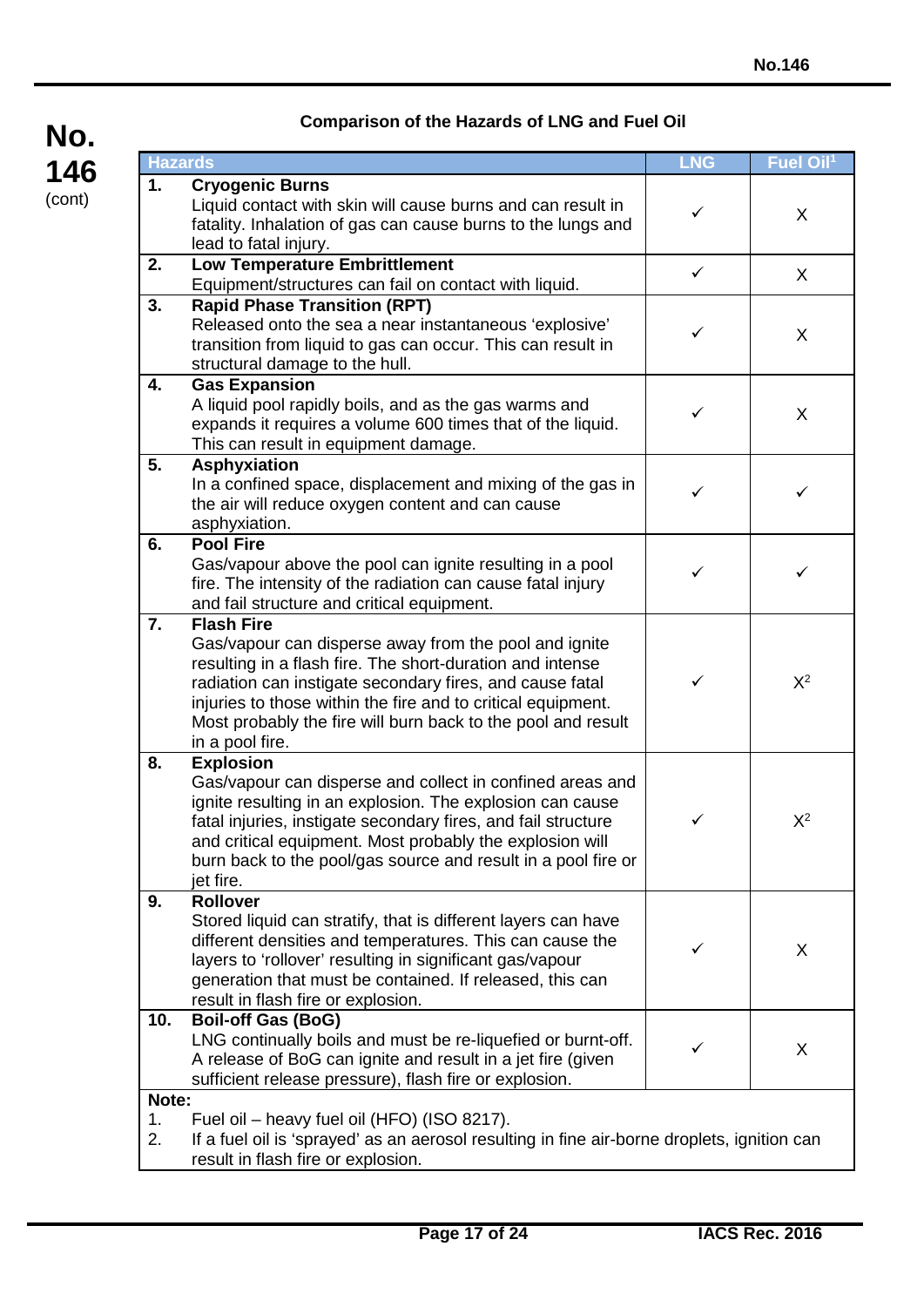#### **Appendix 4 Risk Matrix**

**No. 146** (cont)

## **Risk Matrix Example – persons on board**



## **Consequence Category Examples**

- AP Major injury *long-term disability / health effect*
- BP Single fatality or multiple major injuries *- one death or multiple individuals suffering longterm disability / health effects*
- CP Multiple fatalities *two or more deaths*

## **Likelihood Category Examples**

- 1. Remote *1 in a million or less per year*
- 2. Extremely Unlikely *between 1 in a million and 1 in 100,000 per year*
- 3. Very Unlikely *between 1 in 100,000 and 1 in 10,000 per year*
- 4. Unlikely *between 1 in 10,000 and 1 in 1,000 per year*
- 5. Likely *between 1 in 1,000 and 1 in 100 per year*

The likelihood categories can be related to a ship life. For example, assuming a ship lifetime is 25 years, then for a scenario with an annual likelihood of 1 in a million (i.e. rating 1 Remote) the probability of occurrence in the ship's lifetime is 1 in 40,000 (i.e.  $1/(10^{-6} \times 25)$ ).

## **Risk Rating and Risk Criteria Examples**

#### Low Risk –  $A_P1$ ,  $A_P2$ ,  $A_P3$  &  $B_P1$

*The risk can be accepted as 'mitigated as necessary'. Where practical and cost-effective it is good practice to implement mitigation measures that would further reduce the risk.*

Medium Risk – A<sub>P</sub>4, A<sub>P</sub>5, B<sub>P</sub>2, B<sub>P</sub>3, B<sub>P</sub>4, C<sub>P</sub>1, C<sub>P</sub>2 & C<sub>P</sub>3

*The risk is tolerable and considered 'mitigated as necessary'. This assumes that all reasonably practicable mitigation measures have been implemented. That is, additional or alternative mitigation measures have been identified and implemented unless judged impractical or the cost of implementation would be disproportionate to the reduction in risk.*

## High Risk –  $B_P5$ ,  $C_P4$  &  $C_P5$

*The risk is unacceptable and is not 'mitigated as necessary'. Additional or alternative mitigation measures must be identified and implemented before operation, and these must reduce the risk to medium or low.*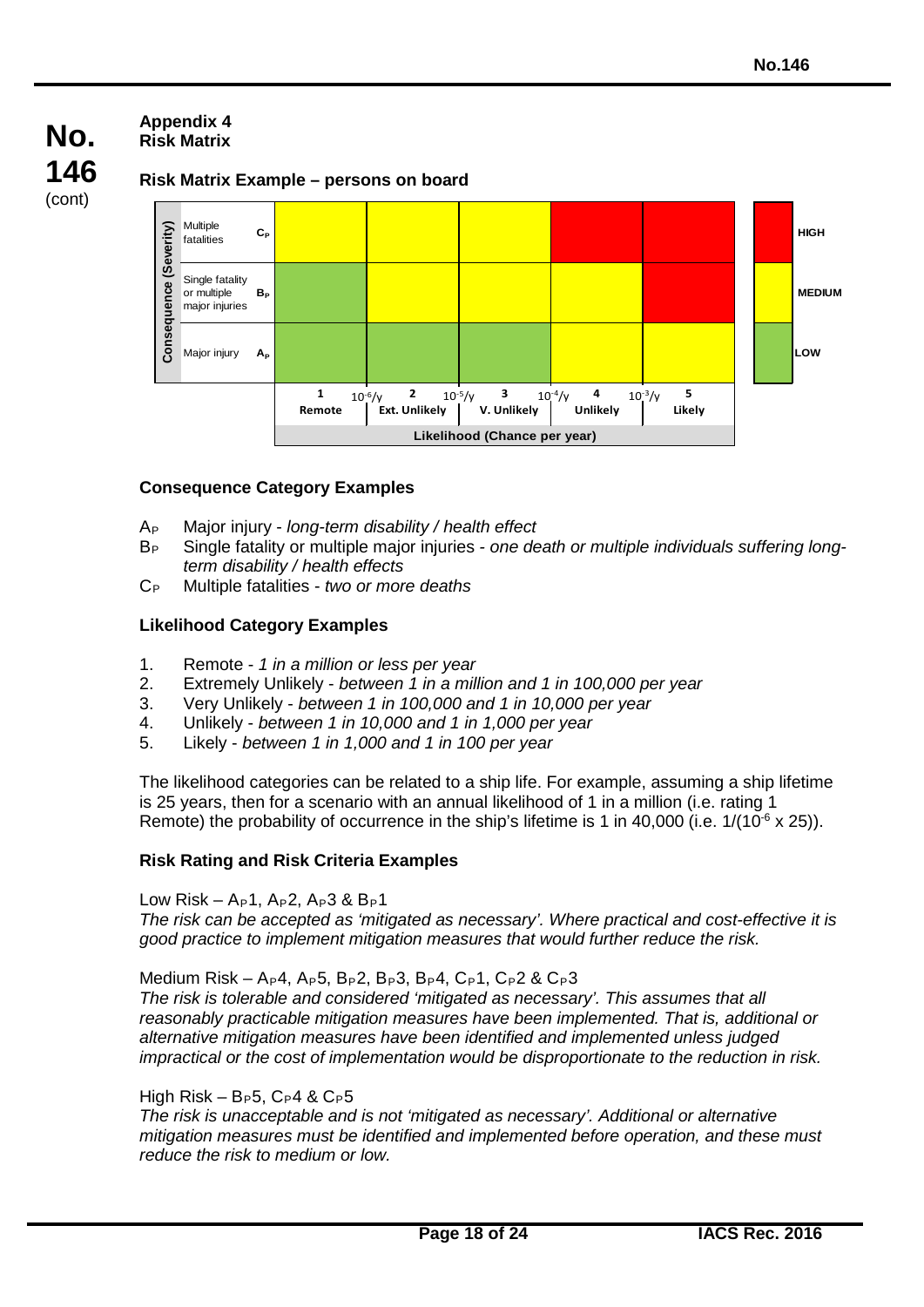

# **Risk Matrix Example – environment**



## **Consequence Category Examples**

- AE Minor *limited and reversible damage to sensitive areas/species in the immediate vicinity*
- BE Localised *significant but reversible damage to sensitive areas/species in the immediate vicinity*
- CE Major *- extensive or persistent damage to sensitive areas/species*
- DE Catastrophic *irreversible or chronic damage to sensitive areas/species*

## **Likelihood Category Examples**

- 1. Remote *1 in a million or less per year*
- 2. Extremely Unlikely *between 1 in a million and 1 in 100,000 per year*
- 3. Very Unlikely *between 1 in 100,000 and 1 in 10,000 per year*
- 4. Unlikely *between 1 in 10,000 and 1 in 1,000 per year*
- 5. Likely *between 1 in 1,000 and 1 in 100 per year*

The likelihood categories can be related to a ship life. For example, assuming a ship lifetime is 25 years, then for a scenario with an annual likelihood of 1 in a million (i.e. rating 1 Remote) the probability of occurrence in the ship's lifetime is 1 in 40,000 (i.e.  $1/(10^{-6} \times 25)$ ).

## **Risk Rating and Risk Criteria Examples**

Low Risk – A<sub>E</sub>1, A<sub>E</sub>2, A<sub>E</sub>3, A<sub>E</sub>4, B<sub>E</sub>1, B<sub>E</sub>2, B<sub>E</sub>3 & C<sub>E</sub>1 *The risk can be accepted as 'mitigated as necessary'. Where practical and cost-effective it is good practice to implement mitigation measures that would further reduce the risk.*

Medium Risk – A<sub>E</sub>5, B<sub>E</sub>4, B<sub>E</sub>5, C<sub>E</sub>2, C<sub>E</sub>3, C<sub>E</sub>4, D<sub>E</sub>1, D<sub>E</sub>2 & D<sub>E</sub>3 *The risk is tolerable and considered 'mitigated as necessary'. This assumes that all reasonably practicable mitigation measures have been implemented. That is, additional or alternative mitigation measures have been identified and implemented unless judged impractical or the cost of implementation would be disproportionate to the reduction in risk.*

## High Risk –  $C_E$ 5, D<sub>E</sub>4 & D<sub>E</sub>5

*The risk is unacceptable and is not 'mitigated as necessary'. Additional or alternative mitigation measures must be identified and implemented before operation, and these must reduce the risk to medium or low.*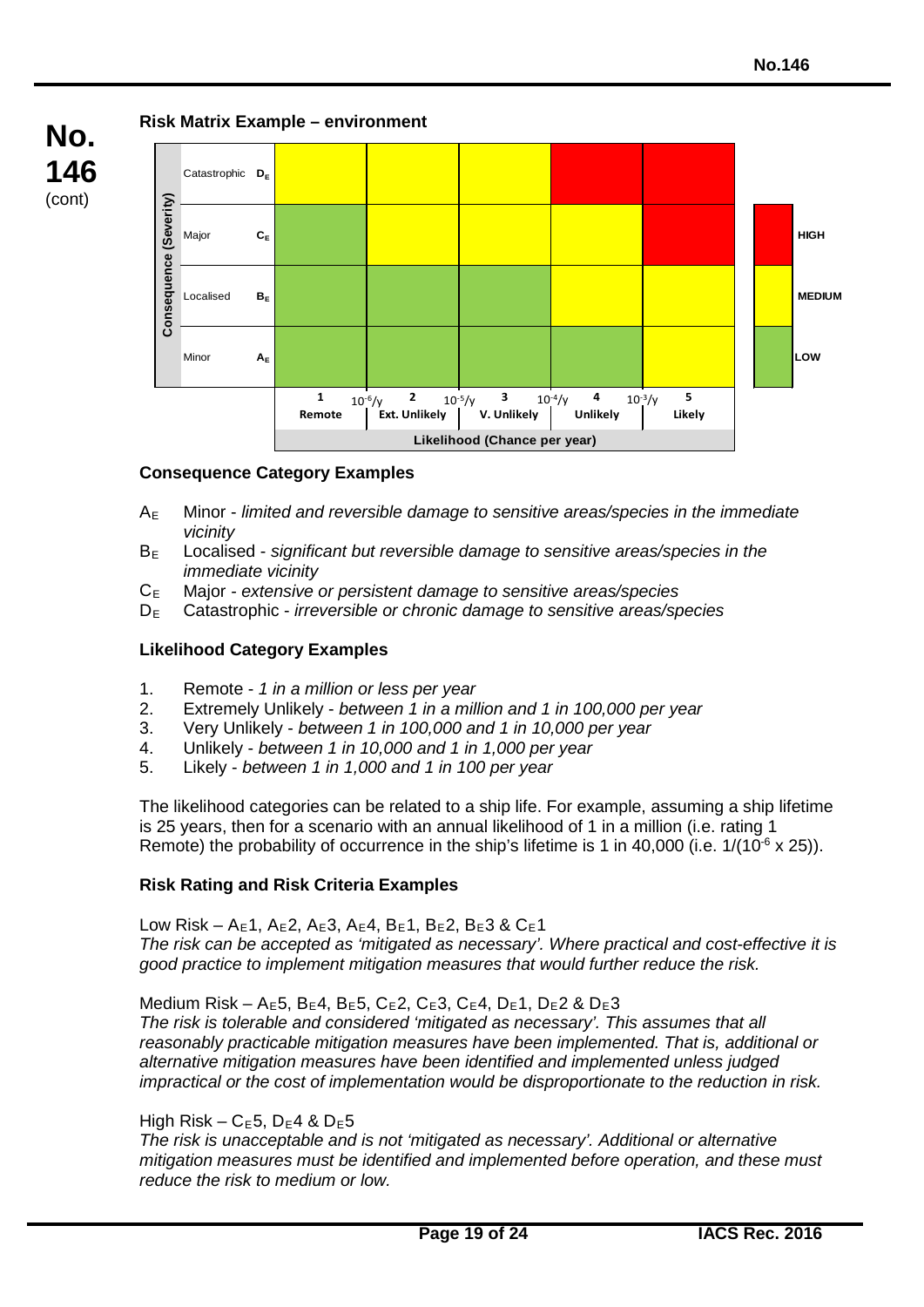## Extensive<br>Damage **Consequence (Severity)** Severity) Damage **C<sub>A</sub> HIGH CA HIGH AND RESIDENCE A** HIGH **CALL AND RESIDENCE A** HIGH AND RESIDENCE A LIGHT AND RESIDENCE A LIGHT AND RESIDENCE A LIGHT AND RESIDENCE A LIGHT AND RESIDENCE A LIGHT AND RESIDENCE A LIGHT AND RESIDENC Consequence ( Major<br>Damage major **B<sub>A</sub> MEDIUM**<br>Damage <sup>B</sup>A MEDIUM Localised Damage **AA LOW 1 10<sup>-6</sup>/v <b>2 10<sup>-5</sup>/v <b>3 10<sup>-4</sup>/v <b>4 10**<sup>-3</sup>/v **5**  $10^{-6}/y$  2  $10^{-5}/y$  3  $10^{-4}/y$  4  $10^{-3}/y$ **Remote Ext. Unlikely V. Unlikely Unlikely Likely Likelihood (Chance per year)**

# **Risk Matrix Example – ship assets (equipment, spaces and structure)**

# **Consequence Category Examples**

**No.**

**146** (cont)

- AA Localised damage *an event halting operations for more than x days*
- BA Major damage *an event halting operations for more than y days*
- CA Extensive damage *loss of ship, an event halting operations for more than z days*

# **Likelihood Category Examples**

- 1. Remote *1 in a million or less per year*
- 2. Extremely Unlikely *between 1 in a million and 1 in 100,000 per year*
- 3. Very Unlikely *between 1 in 100,000 and 1 in 10,000 per year*
- 4. Unlikely *between 1 in 10,000 and 1 in 1,000 per year*
- 5. Likely *between 1 in 1,000 and 1 in 100 per year*

The likelihood categories can be related to a ship life. For example, assuming a ship lifetime is 25 years, then for a scenario with an annual likelihood of 1 in a million (i.e. rating 1 Remote) the probability of occurrence in the ship's lifetime is 1 in 40,000 (i.e.  $1/(10^{-6} \times 25)$ ).

# **Risk Rating and Risk Criteria Examples**

Low Risk –  $A_4$ 1,  $A_4$ 2,  $A_4$ 3 &  $B_4$ 1

*The risk can be accepted as 'mitigated as necessary'. Where practical and cost-effective it is good practice to implement mitigation measures that would further reduce the risk.*

# Medium Risk – A<sub>A</sub>4, A<sub>A</sub>5, B<sub>A</sub>2, B<sub>A</sub>3, B<sub>A</sub>4, C<sub>A</sub>1, C<sub>A</sub>2 & C<sub>A</sub>3

*The risk is tolerable and considered 'mitigated as necessary'. This assumes that all reasonably practicable mitigation measures have been implemented. That is, additional or alternative mitigation measures have been identified and implemented unless judged impractical or the cost of implementation would be disproportionate to the reduction in risk.*

# High Risk –  $B_A5$ ,  $C_A4$  &  $C_A5$

*The risk is unacceptable and is not 'mitigated as necessary'. Additional or alternative mitigation measures must be identified and implemented before operation, and these must reduce the risk to medium or low.*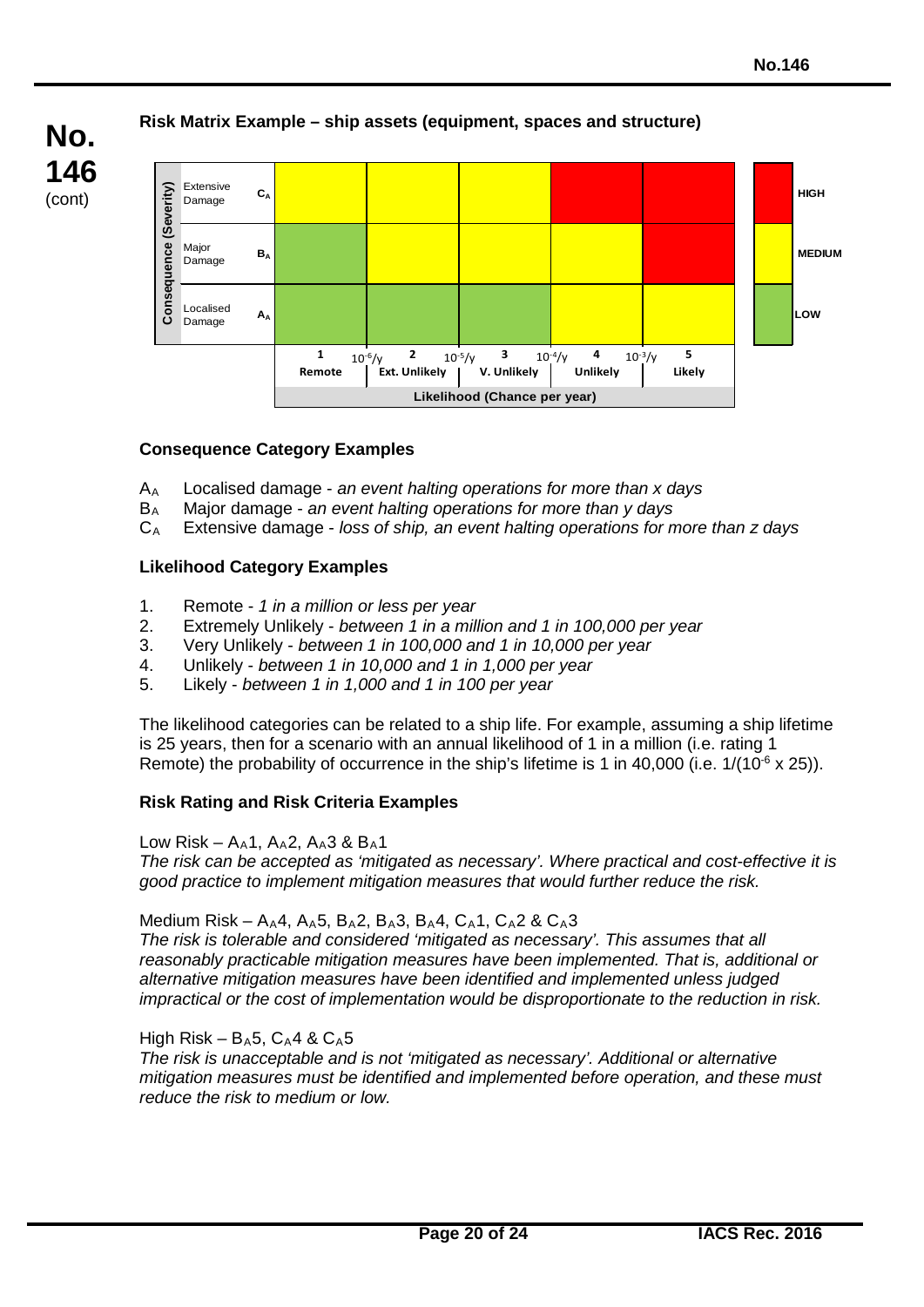#### **Appendix 5 Likelihood of releases**

**No.**

**146** (cont)

## **Indicative likelihood categories**

The following table provides indicative likelihood categories as follows: (a) named equipment item fails and releases fuel<sup>20</sup>, and (b) collisions and groundings<sup>21</sup>.

Likelihood values differ dependent upon source, assumptions made and the inclusion/ exclusion of causes, etc. Therefore, it is important to refer to the original data sources to ensure the indicative likelihood category remains valid for specific cases of interest.

| 1. Remote - 1 in a million or less per year<br>$(10^{-6}/y \text{ or less})$                                                                                                                                                                                                                                                                                                                                                                                                                                         |                                                                                                                                  |                                                                               |                                                                                                          |
|----------------------------------------------------------------------------------------------------------------------------------------------------------------------------------------------------------------------------------------------------------------------------------------------------------------------------------------------------------------------------------------------------------------------------------------------------------------------------------------------------------------------|----------------------------------------------------------------------------------------------------------------------------------|-------------------------------------------------------------------------------|----------------------------------------------------------------------------------------------------------|
| Type C Fuel Tank                                                                                                                                                                                                                                                                                                                                                                                                                                                                                                     | $< 1 \times 10^{-6}$                                                                                                             |                                                                               |                                                                                                          |
| 2. Extremely Unlikely - between 1 in a million and 1 in 100,000 per year<br>$(10^6$ /y to $10^5$ /y)                                                                                                                                                                                                                                                                                                                                                                                                                 |                                                                                                                                  |                                                                               |                                                                                                          |
| Leak $\geq 10$ mm $\varnothing$                                                                                                                                                                                                                                                                                                                                                                                                                                                                                      | 50 mm or less Ø                                                                                                                  | 51-150 mm Ø                                                                   | 151-300 mm Ø                                                                                             |
| Pipework / per metre                                                                                                                                                                                                                                                                                                                                                                                                                                                                                                 | $7 \times 10^{-6}$                                                                                                               | $3 \times 10^{-6}$                                                            | $3 \times 10^{-6}$                                                                                       |
| Flange                                                                                                                                                                                                                                                                                                                                                                                                                                                                                                               | $4 \times 10^{-6}$                                                                                                               | $5 \times 10^{-6}$                                                            | $7 \times 10^{-6}$                                                                                       |
| Manual Valve                                                                                                                                                                                                                                                                                                                                                                                                                                                                                                         |                                                                                                                                  | $7 \times 10^{-6}$                                                            | $9 \times 10^{-6}$                                                                                       |
| 3. Very Unlikely - between 1 in 100,000 and 1 in 10,000 per year<br>$(10^5)/y$ to $10^4/y$ )                                                                                                                                                                                                                                                                                                                                                                                                                         |                                                                                                                                  |                                                                               |                                                                                                          |
|                                                                                                                                                                                                                                                                                                                                                                                                                                                                                                                      | 50 mm or less Ø                                                                                                                  | 51-150 mm Ø                                                                   | 151-300 mm Ø                                                                                             |
| Pipework / per metre                                                                                                                                                                                                                                                                                                                                                                                                                                                                                                 | $8 \times 10^{-5}$                                                                                                               | $4 \times 10^{-5}$                                                            | $3 \times 10^{-5}$                                                                                       |
| Flange                                                                                                                                                                                                                                                                                                                                                                                                                                                                                                               | 4 x 10-5                                                                                                                         | $5 \times 10^{-5}$                                                            | 8 x 10-5                                                                                                 |
| Manual Valve                                                                                                                                                                                                                                                                                                                                                                                                                                                                                                         | $3 \times 10^{-5}$                                                                                                               | $5 \times 10^{-5}$                                                            | 7 x 10-5                                                                                                 |
| 4. Unlikely - between 1 in 10,000 and 1 in 1,000 per year<br>$(10^4$ /y to $10^3$ /y)                                                                                                                                                                                                                                                                                                                                                                                                                                |                                                                                                                                  |                                                                               |                                                                                                          |
|                                                                                                                                                                                                                                                                                                                                                                                                                                                                                                                      | 50 mm or less Ø                                                                                                                  | 51-150 mm Ø                                                                   | 151-300 mm Ø                                                                                             |
| <b>Actuated Valve</b>                                                                                                                                                                                                                                                                                                                                                                                                                                                                                                | $3 \times 10^{-4}$                                                                                                               | $3 \times 10^{-4}$                                                            | $3 \times 10^{-4}$                                                                                       |
| Instrument Connection<br>Process Vessel                                                                                                                                                                                                                                                                                                                                                                                                                                                                              | $3 \times 10^{-4}$ includes flange<br>7 x 10 <sup>-4</sup> pressurised vessel                                                    |                                                                               |                                                                                                          |
| 5. Likely - between 1 in 1,000 and 1 in 100 per year<br>$(10^3$ /y to $10^2$ /y)                                                                                                                                                                                                                                                                                                                                                                                                                                     |                                                                                                                                  |                                                                               |                                                                                                          |
|                                                                                                                                                                                                                                                                                                                                                                                                                                                                                                                      |                                                                                                                                  | 50-150 mm Ø                                                                   | $>151$ mm $\varnothing$                                                                                  |
| Heat Exchanger / Evaporator / Heater                                                                                                                                                                                                                                                                                                                                                                                                                                                                                 |                                                                                                                                  | $2 \times 10^{-3}$                                                            | $2 \times 10^{-3}$                                                                                       |
| Pumps (centrifugal or reciprocating)                                                                                                                                                                                                                                                                                                                                                                                                                                                                                 |                                                                                                                                  | $5 \times 10^{-3}$                                                            | $1 \times 10^{-3}$                                                                                       |
| Ro-Pax<br>Cruise Ship<br><b>Container Ship</b><br>wrecked/stranded)                                                                                                                                                                                                                                                                                                                                                                                                                                                  | 1 x 10 <sup>-2</sup> collision / 1 x 10 <sup>-2</sup> grounding<br>$5 \times 10^{-3}$ collision / 1 x 10 <sup>-2</sup> grounding | $2 \times 10^{-2}$ collision / 7 x 10 <sup>-3</sup> grounding (data refers to |                                                                                                          |
| The likelihood values include all collisions and groundings. For collisions this means all collisions<br>where the ship is 'struck' and where the ship is the 'striking ship'. The likelihood of interest might be<br>less than the values above when consideration is given to ship, route and incident specifics. For<br>the likelihood value approximates 5 x 10 <sup>-4</sup> (i.e. category 4 'Unlikely' where 'struck/striking' is assumed<br>50/50 and about 10% of collisions are 'serious' <sup>21</sup> ). |                                                                                                                                  |                                                                               | example, assuming a release requires a Ro-Pax ship to be 'struck' and the collision to be 'serious' then |

#### **Indicative Likelihood Values by Likelihood Category**

<sup>20.</sup> Indicative values are based on (a) and (b) and summarised in (c): (a) International Association of Oil & Gas Producers. (1 March 2010). Risk Assessment Data Directory – Process Release Frequencies, Report No. 434 – 1; (b) Health and Safety Executive. (1992-2006). Hydrocarbon Releases (HCR) System. https://www.hse.gov.uk/hcr3/; (c) LNG as a Marine Fuel - Likelihood of LNG Releases. Journal of Marine Engineering & Technology (JMET), Vol. 12, Issue 3, September 2013.

<sup>21.</sup> Formal Safety Assessment (FSA): FSA Container Vessels, MSC 83/21/2 (Table 3), 3 July 2007; FSA Cruise Ships, MSC 85/17/1 (Table 1), 21 July 2008; and FSA RoPax Ships, MSC 85/17/2 (Table 1), 21 July 2008.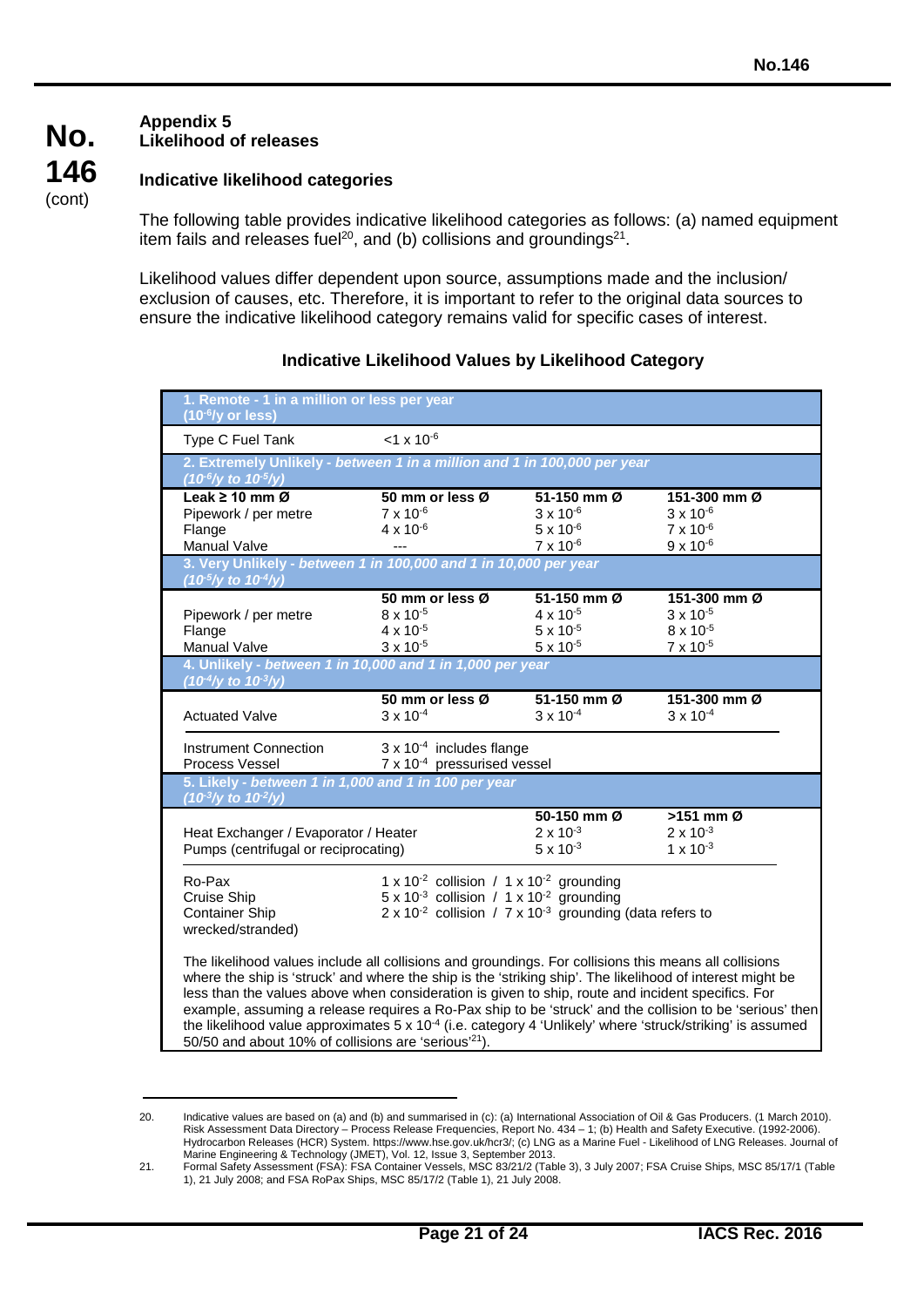#### **Appendix 6 Mitigation measures**

### **Example mitigation measures**

#### **Engineering Mitigation Measures**

Protection from mechanical impact damage Protection from vibration / vibration monitoring Protection from wind, waves and weather Pressure relief, venting Increased separation or increased physical protection from collision / grounding Secondary containment (e.g. double-walled pipework) Welded connections in preference to flanged connections Alarmed and self-closing doors Bulkhead separation / cofferdam Drip tray capacity, liquid detection Spray shield coverage Protection of structure from cryogenic temperatures and pressure from evolved vapour / gas Independent bilge Fire and gas detection, monitoring, audible / visual alarm and shutdown Pressure and temperature detection, audible / visual monitoring, alarm and shutdown Level detection Forced / natural ventilation - airlock Minimisation of ignition sources - Ex proof electrical equipment Fire-fighting fire and cooling appliances - foam, water spray Fire dampers Separation of spaces Access arrangements Physical shielding Mooring tension monitoring / alarm Strain monitoring of supports Buffer / overflow tank - Fuel recycling Independent safety critical controls to IEC 61508 Radar monitoring Service fluid - level / gas detection, alarm and shutdown Flame arrestor **Procedural Mitigation Measures** Increased frequency of inspection (and maintenance) Reduced parts replacement frequency Specific training for low-flashpoint fuels Restricted access **Monitoring Note:** 1. The mitigation measures above are largely generic and in no particular order. They are listed as a simple *aide memoir* when considering mitigation. 2. Within the IGF Code, measures to reduce likelihood and measures to reduce consequences are both understood to be mitigation measures (i.e. they mitigate the risk). To align with the IGF Code this understanding is maintained within this document. It is recognised that in many other industries it is common to use the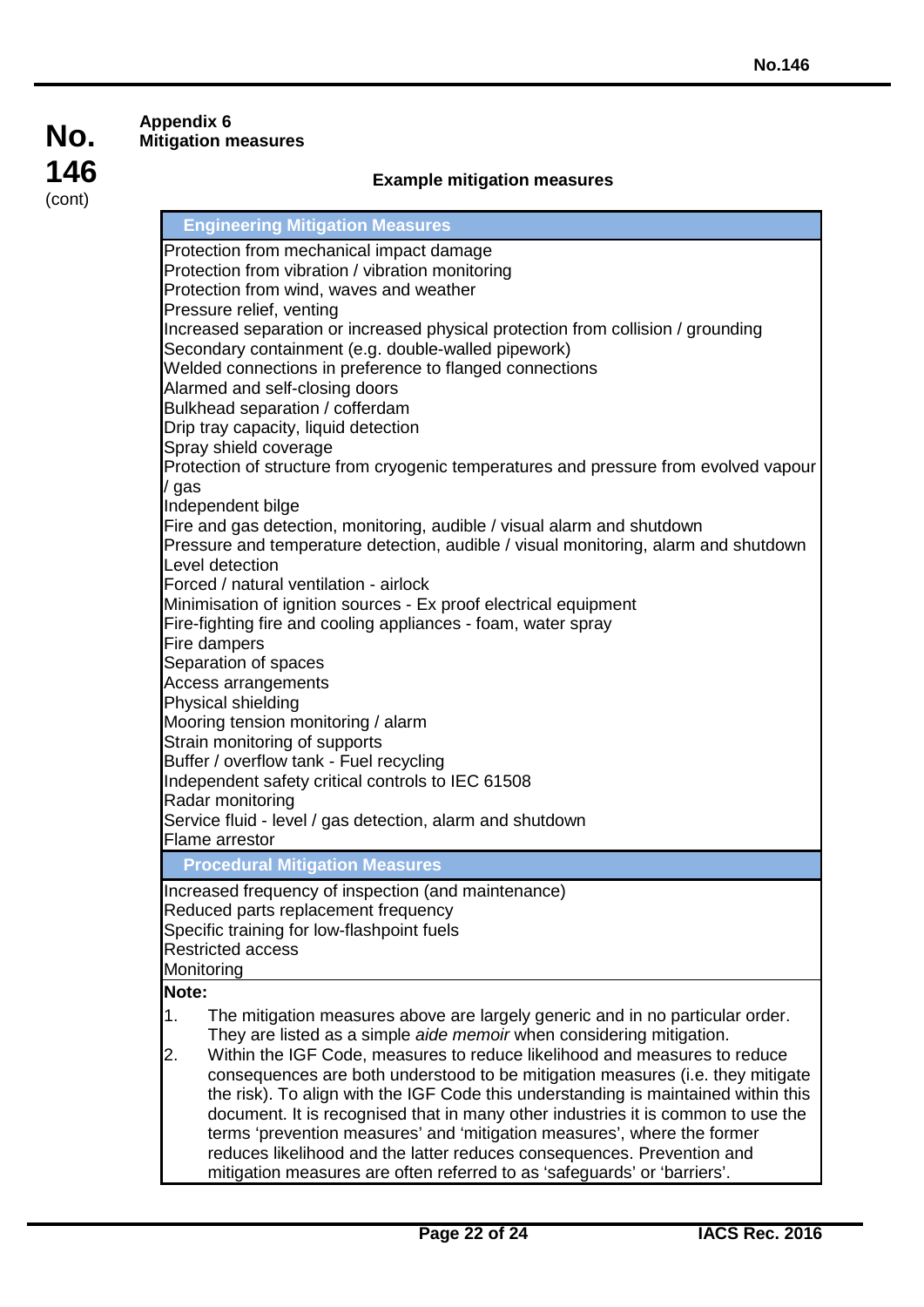### **Appendix 7 Cause to Consequence Mapping**

An established means to illustrate or map the pathway from 'cause' to 'consequence' is known as Bowtie. There are a number of variations on this theme and differing terminologies but essentially the Bowtie helps to visualise: threats or causes of an unwanted event; the barriers or mitigation measures to prevent the unwanted event; and the barriers to mitigate the consequences.

# **Bowtie examples**

| <b>THREAT</b>                                            |                   | <b>BARRIER</b>                                                          | <b>UNWANTED</b><br><b>EVENT</b>                                                                                                                                                                            | <b>BARRIER</b>                            | CONSEQUENCE                               |
|----------------------------------------------------------|-------------------|-------------------------------------------------------------------------|------------------------------------------------------------------------------------------------------------------------------------------------------------------------------------------------------------|-------------------------------------------|-------------------------------------------|
| <b>Threat</b><br><b>Barrier</b><br><b>Unwanted Event</b> |                   | or its consequences.                                                    | A cause that can potentially lead to the unwanted event.<br>- A mitigation measure that can potentially prevent the unwanted event<br>- A situation to be avoided e.g. a release of fuel or a loss of ship |                                           |                                           |
| <b>Consequence</b>                                       |                   | propulsion.<br>the barriers.                                            | - An outcome of a threat and an unwanted event not being mitigated by                                                                                                                                      |                                           |                                           |
| COLLISION                                                |                   | <b>TANK</b><br>LOCATION                                                 | <b>LNG RELEASE</b>                                                                                                                                                                                         | MIN. IGNITION<br><b>SOURCES</b>           | FIRE /<br><b>EXPLOSION</b>                |
| <b>THREAT</b>                                            |                   | <b>BARRIER</b>                                                          |                                                                                                                                                                                                            | <b>BARRIER</b>                            | CONSEQUENCE                               |
| EXTERNAL<br><b>FIRE</b><br><b>THREAT</b>                 | DETECTION<br>FIRE | PRESSURE RELIEF<br>VALVE<br>4-60 BULKHEAD<br>FIRE FIGHTING<br>COFFERDAM | <b>TANKFAILS</b><br><b>UNCONTROLLED</b><br><b>LNG RELEASE IN</b><br><b>HOLD SPACE</b>                                                                                                                      | FIRE FIGHTING<br>MIN. IGNITION<br>SOURCES | FIRE /<br><b>EXPLOSION</b><br>CONSEQUENCE |
| T1                                                       |                   | B1                                                                      | UNWANTED<br>EVENT                                                                                                                                                                                          | B4                                        | C1                                        |
| <b>THREAT</b>                                            |                   | <b>BARRIER</b>                                                          |                                                                                                                                                                                                            | <b>BARRIER</b>                            | CONSEQUENCE                               |
| T <sub>2</sub>                                           |                   | B <sub>2</sub>                                                          | <b>UNWANTED</b><br><b>EVENT</b>                                                                                                                                                                            | 86<br>B5                                  | C <sub>2</sub>                            |
| <b>THREAT</b>                                            |                   | <b>BARRIER</b>                                                          |                                                                                                                                                                                                            |                                           | CONSEQUENCE                               |
| T3                                                       |                   | B <sub>3</sub>                                                          | <b>UNMARTTED</b><br>EVENT                                                                                                                                                                                  | B6<br><b>BARRIER</b>                      | C <sub>3</sub><br>CONSEQUENCE             |
| <b>THREAT</b>                                            |                   | <b>BARRIER</b>                                                          |                                                                                                                                                                                                            |                                           |                                           |

*In respect of 'mitigation measures' (i.e. barriers) those prior to the unwanted event are often referred to as preventative barriers or prevention measures.*